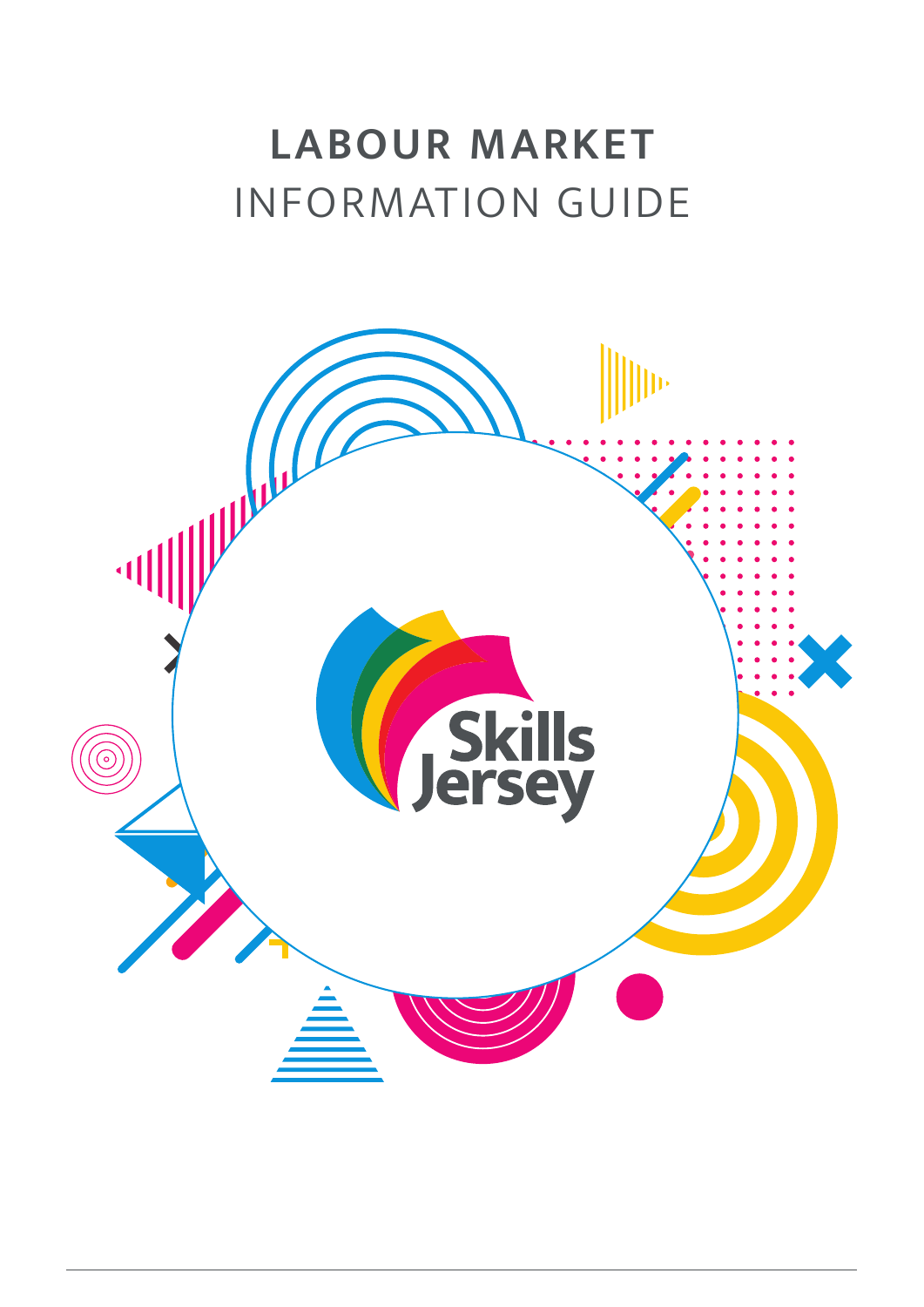# **WHO ARE SKILLS JERSEY?**

**Skills Jersey have been brought together, by the Children, Young People, Education and Skills Department, to create a centre of excellence with clear links connecting education and life-long learners with industry.** 







#### **Please get in touch...**

01534 449 440 [skillsjersey@gov.je](mailto:skillsjersey%40gov.je?subject=) [www.gov.je/](http://www.gov.je/skillsjersey)**skillsjersey** [www.facebook.com/](http://www.facebook.com/skillsjersey)**skillsjersey** [www.twitter.com/](http://www.twitter.com/skills_jersey)**skills\_jersey**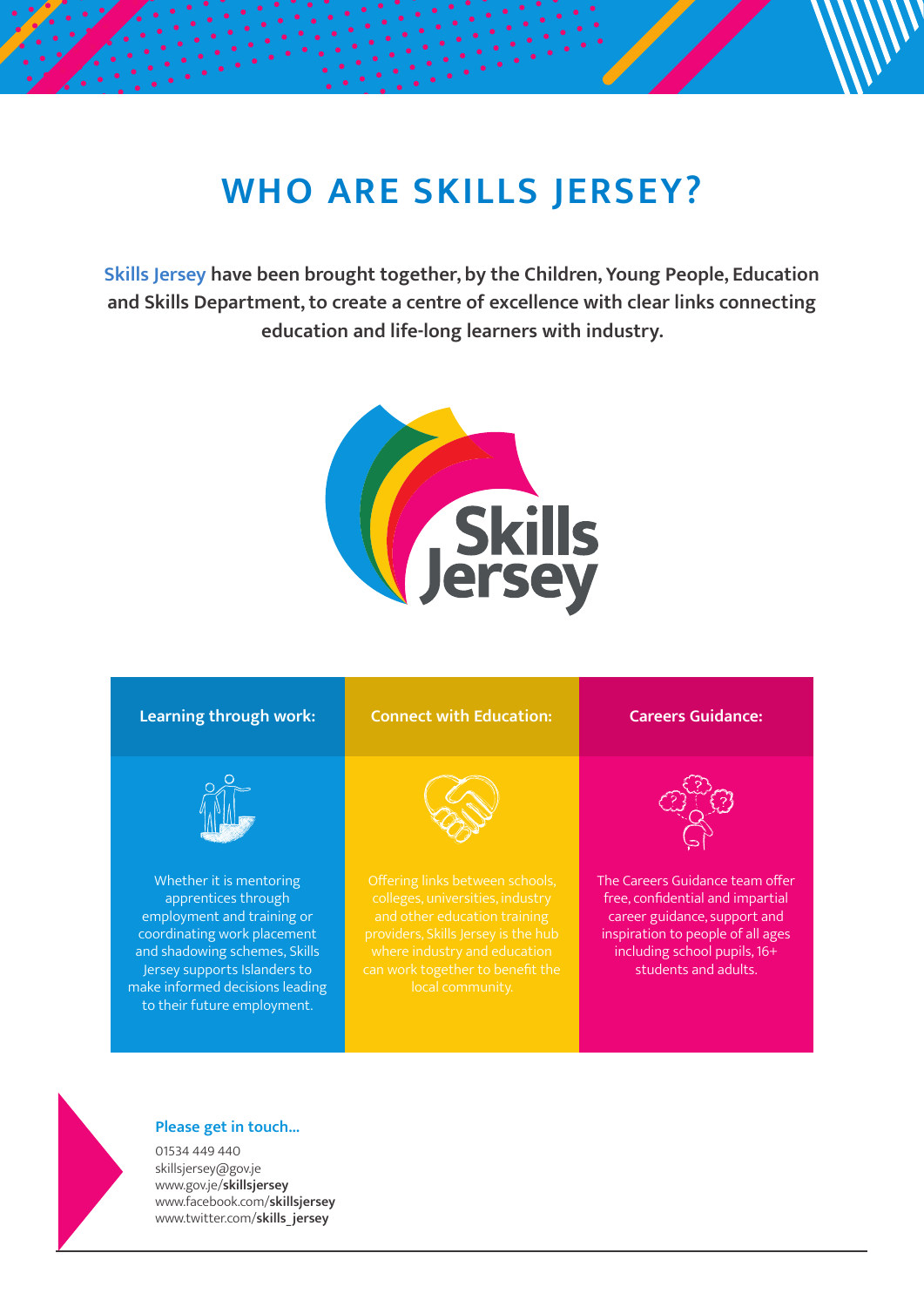# **LABOUR MARKET INFORMATION GUIDE 2019**

 $\overline{\phantom{a}}$ 

**: . . . . . . . .** .

<u>ි</u>

# **What's inside?**

| Introduction                                 | 04 |
|----------------------------------------------|----|
| Agriculture                                  | 05 |
| Construction                                 | 07 |
| Digital                                      | 10 |
| Finance                                      | 12 |
| Hospitality                                  | 14 |
| Ports of Jersey                              | 17 |
| Government of Jersey                         | 18 |
| Retail                                       | 20 |
| <b>STEM</b>                                  | 22 |
| Travel and Tourism                           | 24 |
| Careers in the past, present and future      | 26 |
| Skills Jersey Events and Contact information | 28 |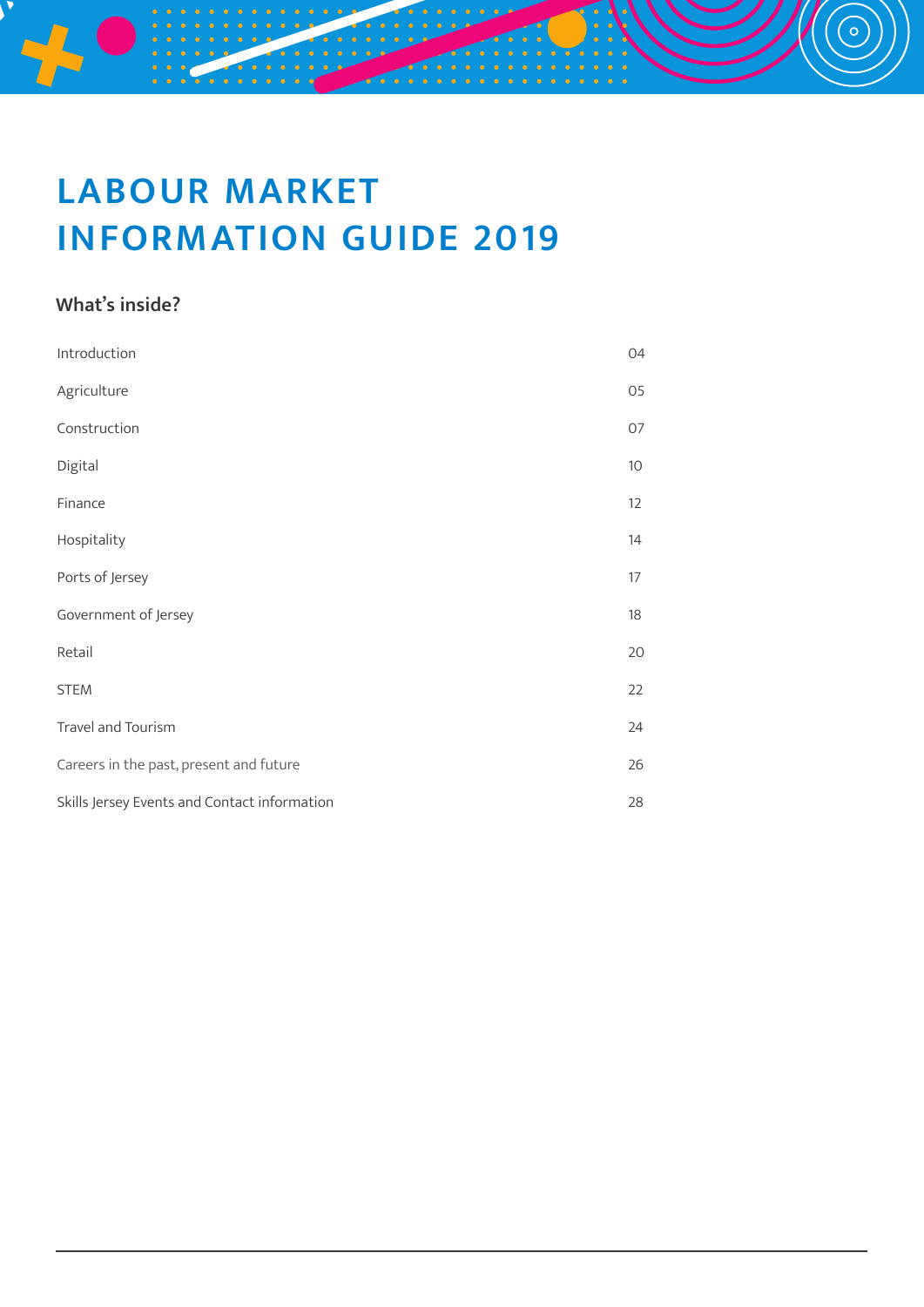# **INTRODUCTION**

**Jersey is a small island - it is actually 45.5 sq. miles or 120 sq.km and at the end of 2017 the population was estimated as 105,500\*, which is roughly the size of a small town in the UK such as Carlisle or Worcester.**

Although Jersey's population is relatively small, the Island has a unique labour market. We have industries and occupations in Jersey that you would find in towns and cities as well as areas with more rural and coastal economies.

This booklet will give you an insight into some of the industries in Jersey. You may find a few surprises…. and perhaps see some jobs that you weren't aware people in Jersey do. In each section there will be information about how you can find out more about that sector.

The table below gives a breakdown of the numbers of people working in industries in Jersey in June 2017.

| <b>Industry Description</b><br><b>No. of People</b>                                                                                                                                                                            |        |
|--------------------------------------------------------------------------------------------------------------------------------------------------------------------------------------------------------------------------------|--------|
|                                                                                                                                                                                                                                | 1,260  |
|                                                                                                                                                                                                                                | 810    |
| Construction & quarrying manufactured construction and construction and construction and quarrying manufactured                                                                                                                | 5,800  |
| Electricity gas & water manufacture manufacture manufacture manufacture manufacture manufacture manufacture ma                                                                                                                 | 500    |
|                                                                                                                                                                                                                                | 11,450 |
|                                                                                                                                                                                                                                | 70     |
|                                                                                                                                                                                                                                | 540    |
| Hotels, restaurants & bars manufactured and an experimental content and participate and the set of the set of the set of the set of the set of the set of the set of the set of the set of the set of the set of the set of th | 6,470  |
|                                                                                                                                                                                                                                | 1,140  |
|                                                                                                                                                                                                                                | 1,820  |
|                                                                                                                                                                                                                                | 1,130  |
|                                                                                                                                                                                                                                | 5,130  |
|                                                                                                                                                                                                                                | 2,170  |
| Private education including school, vocational, higher & adult minimum minimum minimum minimum minimum minimum                                                                                                                 | 900    |
|                                                                                                                                                                                                                                | 1,670  |
|                                                                                                                                                                                                                                | 5,250  |
|                                                                                                                                                                                                                                | 940    |
|                                                                                                                                                                                                                                | 2,350  |
|                                                                                                                                                                                                                                | 2,880  |
|                                                                                                                                                                                                                                | 1.560  |
| <b>Total</b>                                                                                                                                                                                                                   | 53,820 |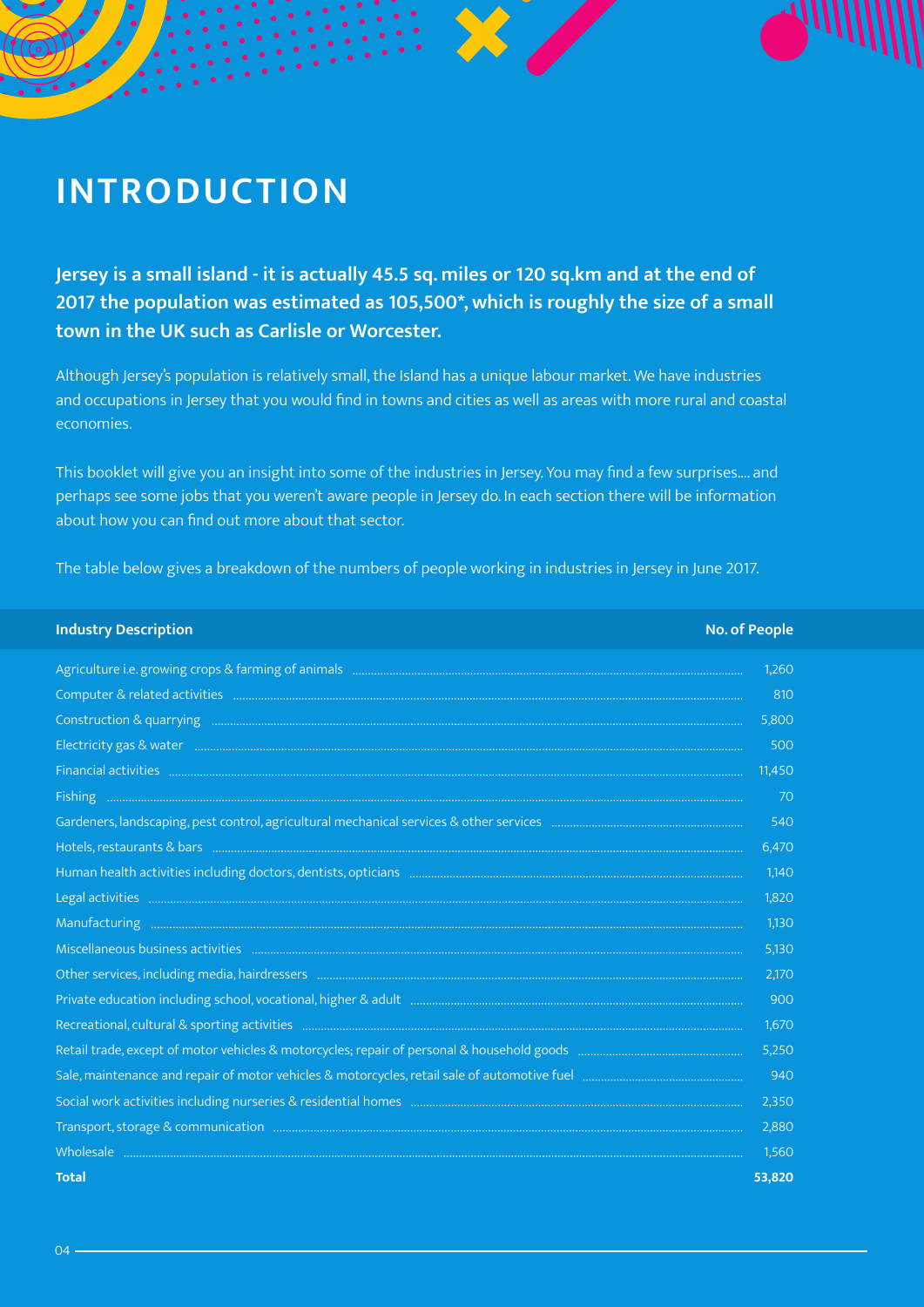# **AGRICUI AGRICULTURE**

# **In this section you will find out a little about the industry in Jersey.**

 $\overline{\phantom{0}}$ 

At its core, agriculture may be about managing livestock and managing crops, but to do these things you need people with a range of other skills.

You need people to manage the health of the soil and animals; to work out the best way to plant a crop or to raise livestock; to produce seeds to plant; to look after the health and safety on farms; to ensure that farms conform to legislation; to look after farm machines and equipment; to market and sell what is produced and people to manage the farm business, its employees and its other assets. This makes agriculture a very diverse industry.

#### **Did you know...?**

- Jersey cows can be found all over the world but the breed originated in Jersey, which is why they are called Jersey cows.
- $\rightarrow$  Jersey Royals can only be grown in Jersey. Jersey Royals go out to all of the major supermarkets in the UK … that is a lot of shops and a lot of Jersey Royals.
- $\rightarrow$  There is a £50 million annual output from Jersey's agriculture industry.
- 50% of Jersey is farmed.
- $\rightarrow$  24 million cones were served in the UK with Jersey Dairy ice cream.
- The slopes (or côtils) face south / south east and so catch → the early morning sun. The slopes also mean that any rain water will drain off more easily. All of this means that farmers can plant their crops earlier on côtils.

### **Some agricultural roles in Jersey**

#### Agronomist

Electrical Engineers

Farm Labourers

Drivers (e.g. tractors, fork lift truck, lorry, tanker)

Trainee Herdsperson

Farm Managers

Mechanical Engineer

Laboratory Technician

Department Manager

Production Operative

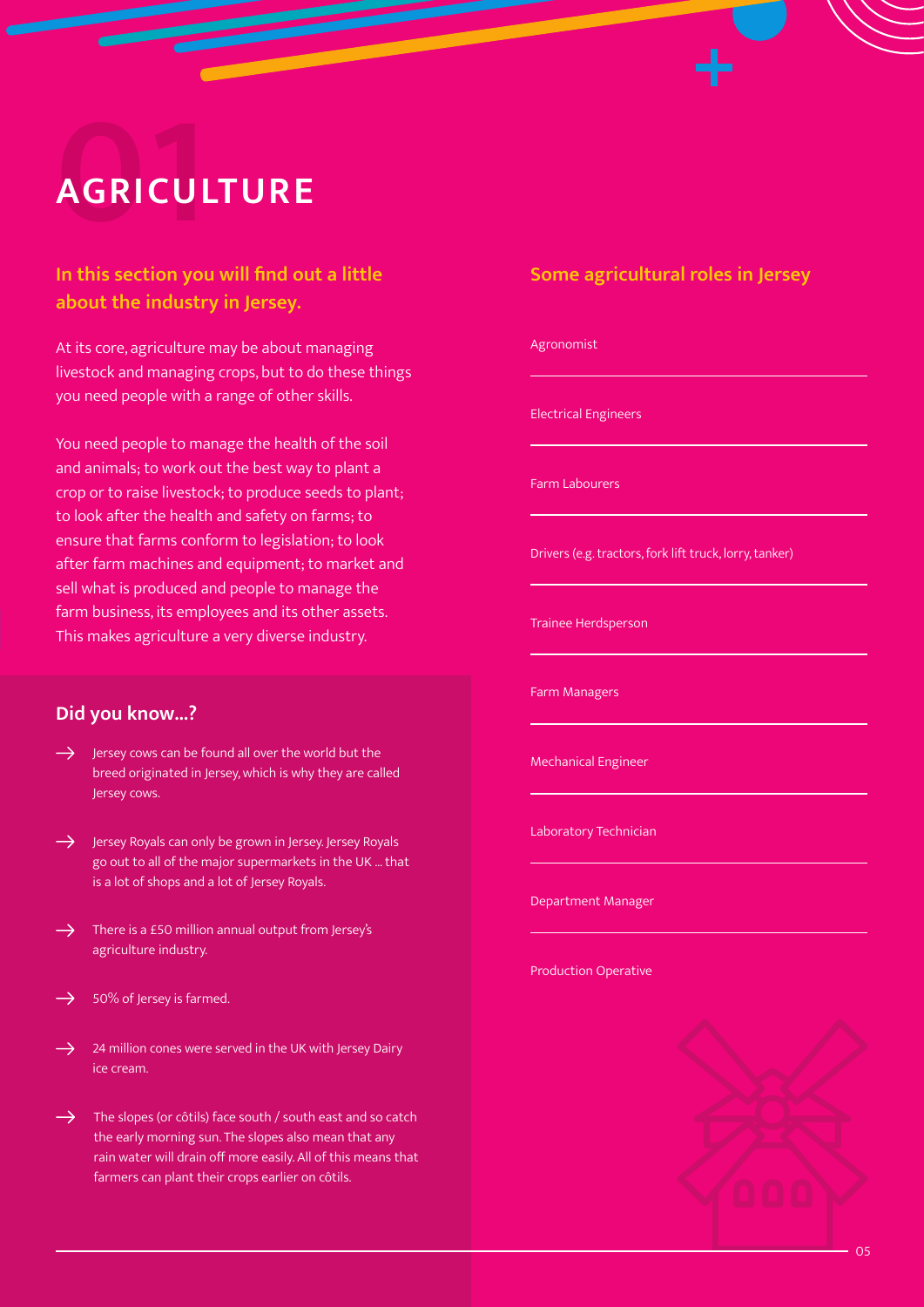# **AGRICUI AGRICULTURE**

## **Skill gaps**

Jersey's dairy industry has a shortage of good herdspersons who would be capable of stepping up to a farm manager's role in the future.

 $\overline{\phantom{0}}$ 

#### **What next...?**

For more information about careers in agriculture go to: **[www.brightcrop.org.uk](http://www.brightcrop.org.uk)**

### **Did you know...?**

- One of Jersey's businesses is working with NIAB Cambridge University Farms on two trials. Firstly, calculating optimum planting densities for different seed sizes and secondly, yield modelling forecast to harvest the optimum size tubers for prepack.
- Quad bikes and GPS are being used in Jersey to map out soil sampling.

### **In Jersey in 2017...**

- There were 2,843 cows and heifers in milk held on dairy farms and the total number of cattle was in excess of 4,800.
- There were: 488 Full time staff, 114 part time staff, 834 seasonal staff working on Jersey farms during the peak season.
- $\rightarrow$  Jersey exported £32,670,940 of vegetables, with potatoes accounting for £31,589,367 of this.
- Other livestock on Jersey farms included, 312 Beef  $\rightarrow$ animals, 27,044 Laying hens, 41 Goats, 390 Pigs.

### **Job roles in land based sector**

Agricultural Consultant

Plant Breeder/Geneticist

Rural Practice Surveyor

Soil Scientist

Animal Nutritionist

Field Trials Officer

Forest/Woodland Manager

Media Journalist

Land Based Engineering

Environments Conservation

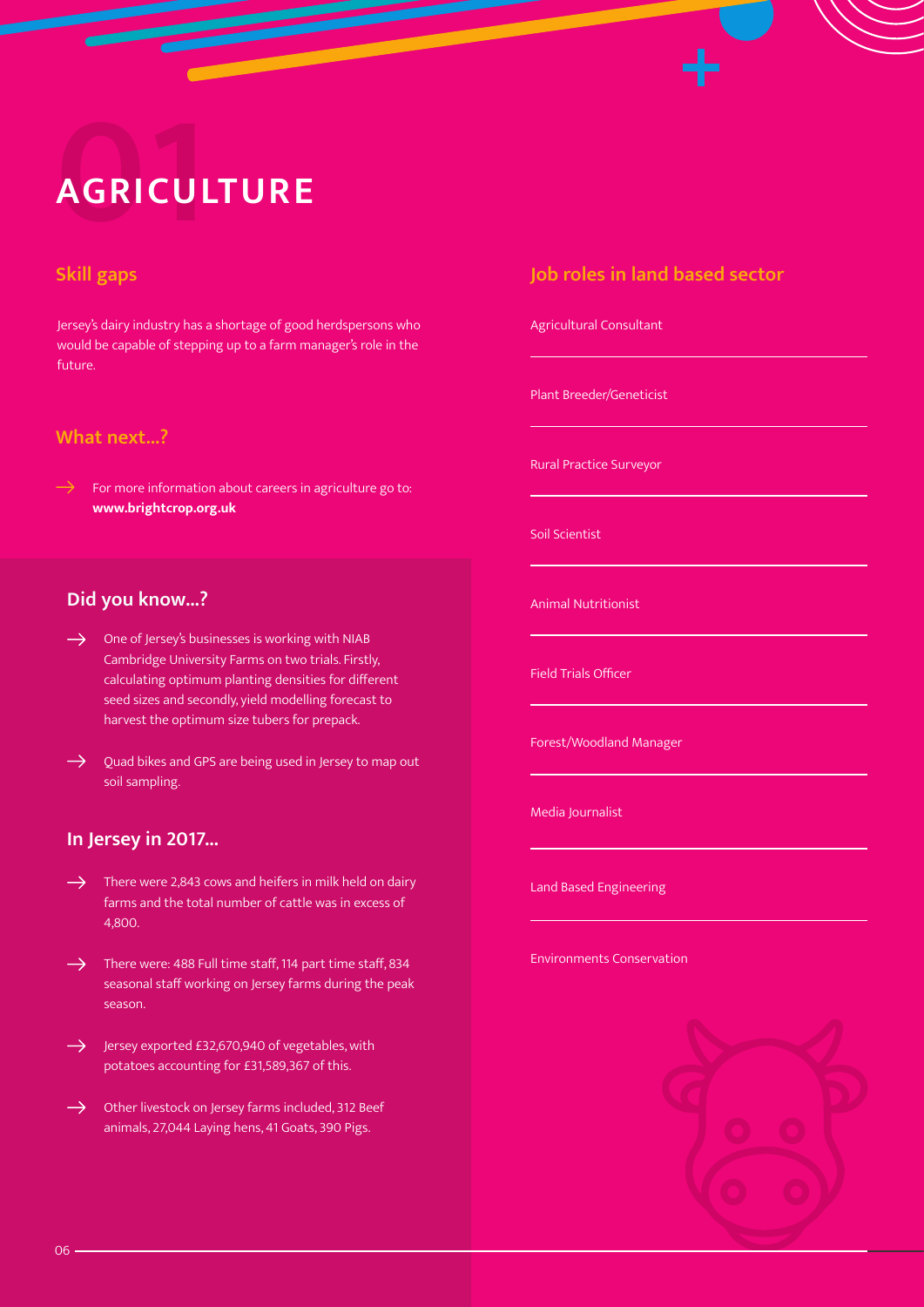# **02 CONSTRUCTION**

**There are lots of jobs that we recognise in the construction industry but did you know that archaeologists, 3-D visualisers, heritage consultants, robotics engineers, ecologists and drone pilots might also be used in a construction project?** 

The industry is also changing as there is an increasing demand for renewable energy such as solar thermal, air and ground source heating, bio-mass boilers, solar photovoltaic and wind turbines.

#### **Did you know...?**

- Experts are now looking at the possibility of constructing houses through 3D printing.
- $\rightarrow$ There are hundreds of careers in design, management and engineering in the construction industry that do not involve getting your hands dirty.
- Construction/built environment is one of the industries  $\rightarrow$ related to Science, Technology, Engineering and Maths (STEM) industries. There is a huge shortage of graduates and skilled technicians in these subject areas. See the STEM section of this booklet for more information about STEM careers.
- $\rightarrow$ The UK has 6, 546 wind turbines, generating 13 gigawatts of electricity.
- $\rightarrow$ Maths, English and Science are important subjects if you want a career in construction.
- There are courses in Building conservation (repairing  $\overline{\phantom{a}}$ and conserving old buildings.) You can find out more at The Institute of Historic Building Conservation **[ihbc.org.uk/learning/](http://ihbc.org.uk/learning/)**

### **Skill gaps / future jobs**

In the next five years experts suggest there will be an extra 232,000 jobs created in the construction industry in the UK.

As with many industries technology is driving forward change and experts expect that many new jobs will involve sustainable and efficient energy.

An increased use of Virtual Reality when projects are being designed.

3D printers will be used to create materials as well as entire buildings.

There is also expected to be jobs involving other new technologies including the use of aerial drones to survey buildings.

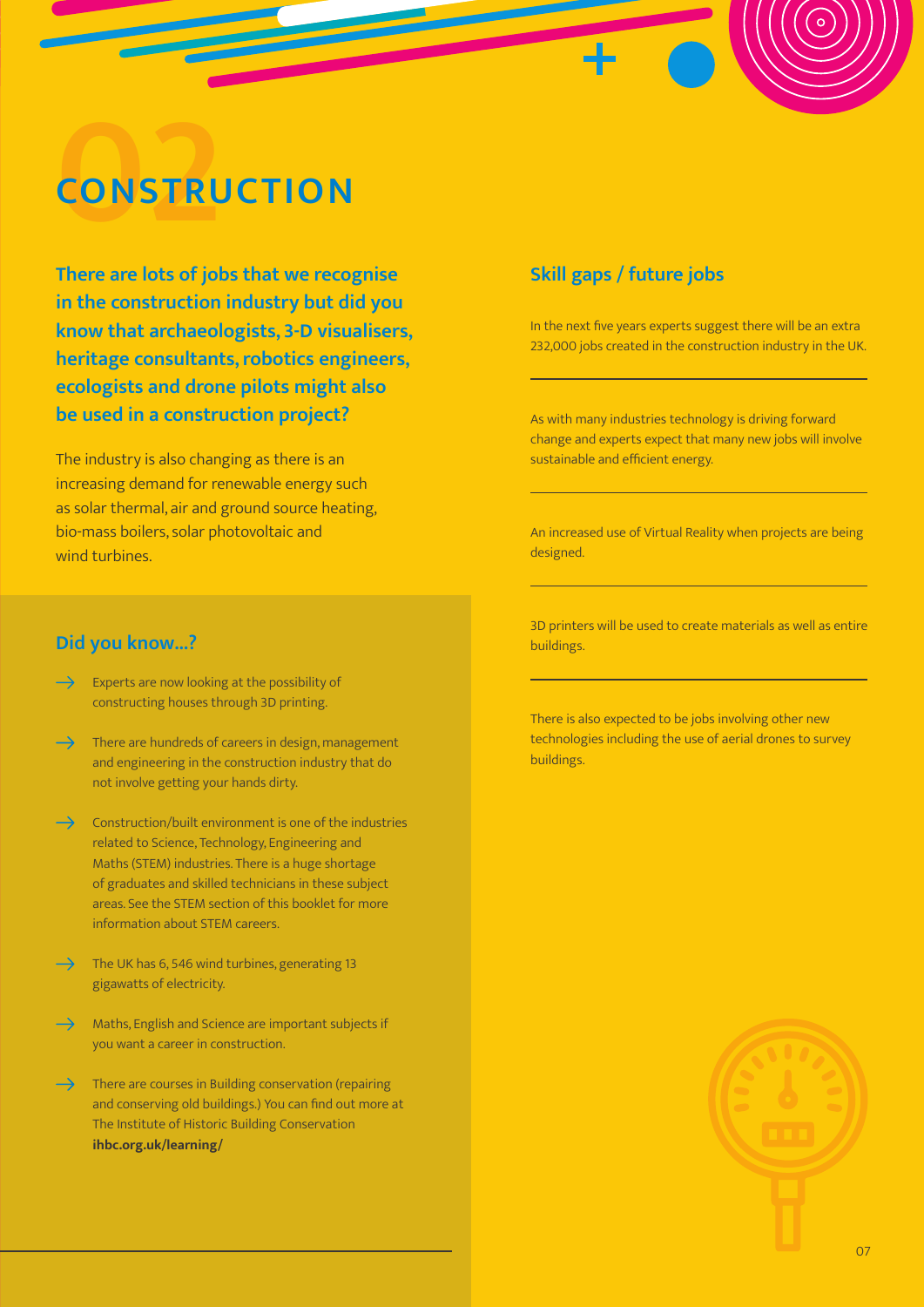

# **02 CONSTRUCTION**

# **Some job roles in construction**

3-D Visualiser/Specialist Landscape Slab Layer

Boiler Service Technician - Oil/Gas Metal Welding & Fabrication And Welding & Fabrication

Building Services Engineer/Technician Planner Planner Planner

CAD Modeller/ CAD Operative Plasterer Plasterer

Civil Engineering Technician Quantity Surveyor

Construction Planner/Manager Site Engineer and Inspector

Archaeologist Lightning Conductor Engineer

Architect **Mains and LPG Gas Engineer** Mains and LPG Gas Engineer

Architectural Technician Mechanical & Electrical Consulting Engineer

Brick/Block Layer Painter and Decorator

Building Surveyor **Plant Mechanic and Operator** Plant Mechanic and Operator

Carpenter/Joiner Plumbing and Heating Engineer

Civil Engineer Project Manager Project Manager

Concrete Finisher Scaffolding Operative Concrete Finisher Scaffolding Operative Scaffolding Operative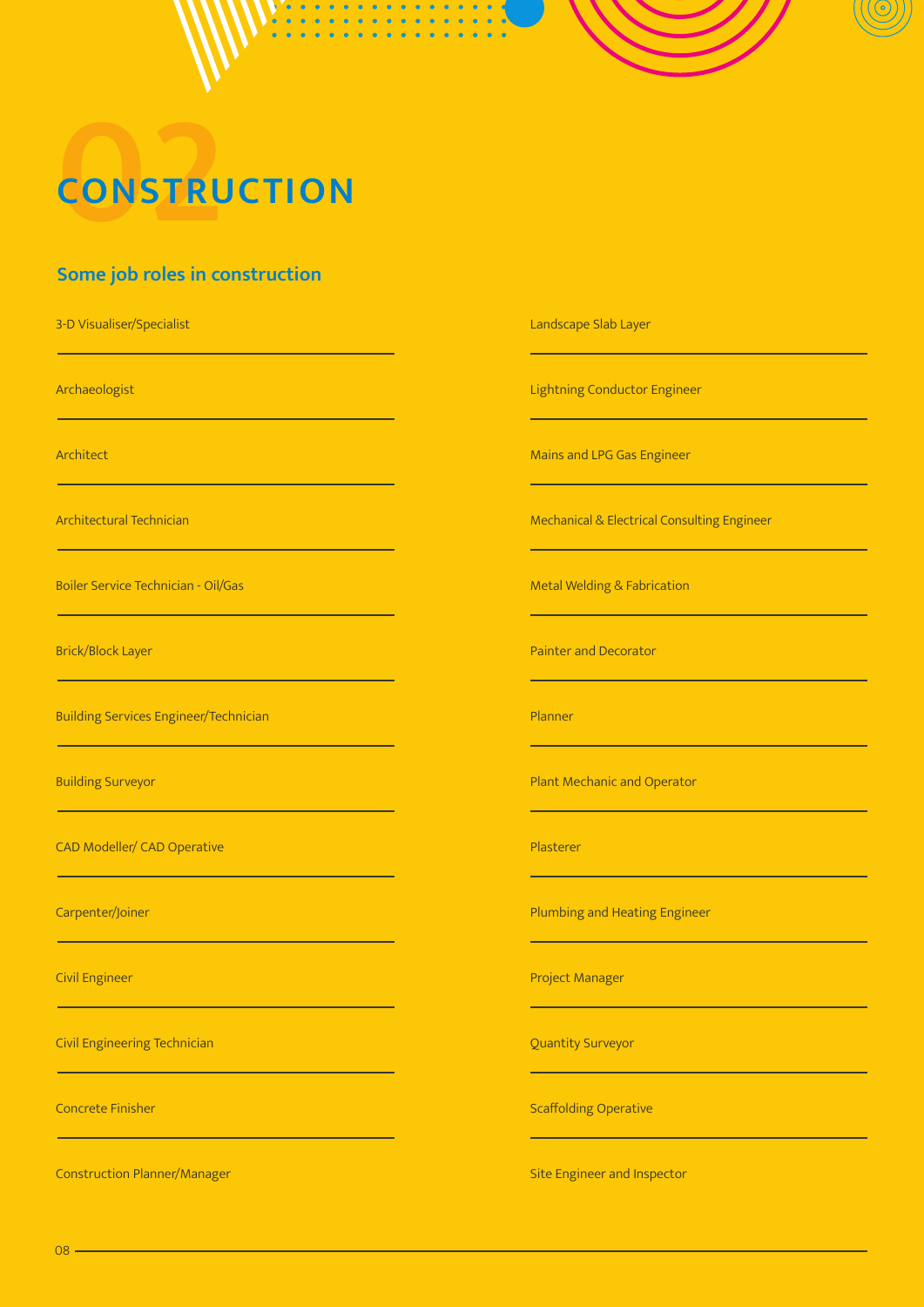# CONSTRU **CONSTRUCTION**

# **Construction in numbers**

# **1260**

Businesses related to the construction industry registered. These employed less than 10 people.

# **10**

Construction businesses employing more than 50 people.

# **94**

Students who had completed a construction degree on the Island.

# **250**

Part time students on construction trade related courses at Highlands College.

# **5800**

People employed in the construction industry.

# **159**

Construction apprentices on Trackers Apprenticeship Programme. All of which were employed and studying at Highlands College.

## **What next...?**

- $\rightarrow$ Find out more on construction job roles: **[goconstruct.org](http://www.goconstruct.org)**
- $\rightarrow$ Construction apprenticeships in Jersey: **[gov.je/trackers](https://www.gov.je/trackers)**
- $\rightarrow$ Jersey construction industry: **- [jerseyconstruction.org](https://jerseyconstruction.org/) - Twitter: [@buildjersey](https://twitter.com/buildjersey)**
- $\rightarrow$ Construction courses at Highlands College: **[highlands.ac.uk](https://www.highlands.ac.uk/)**
- $\rightarrow$ Construction courses at university: **[ucas.com](http://www.ucas.com)**

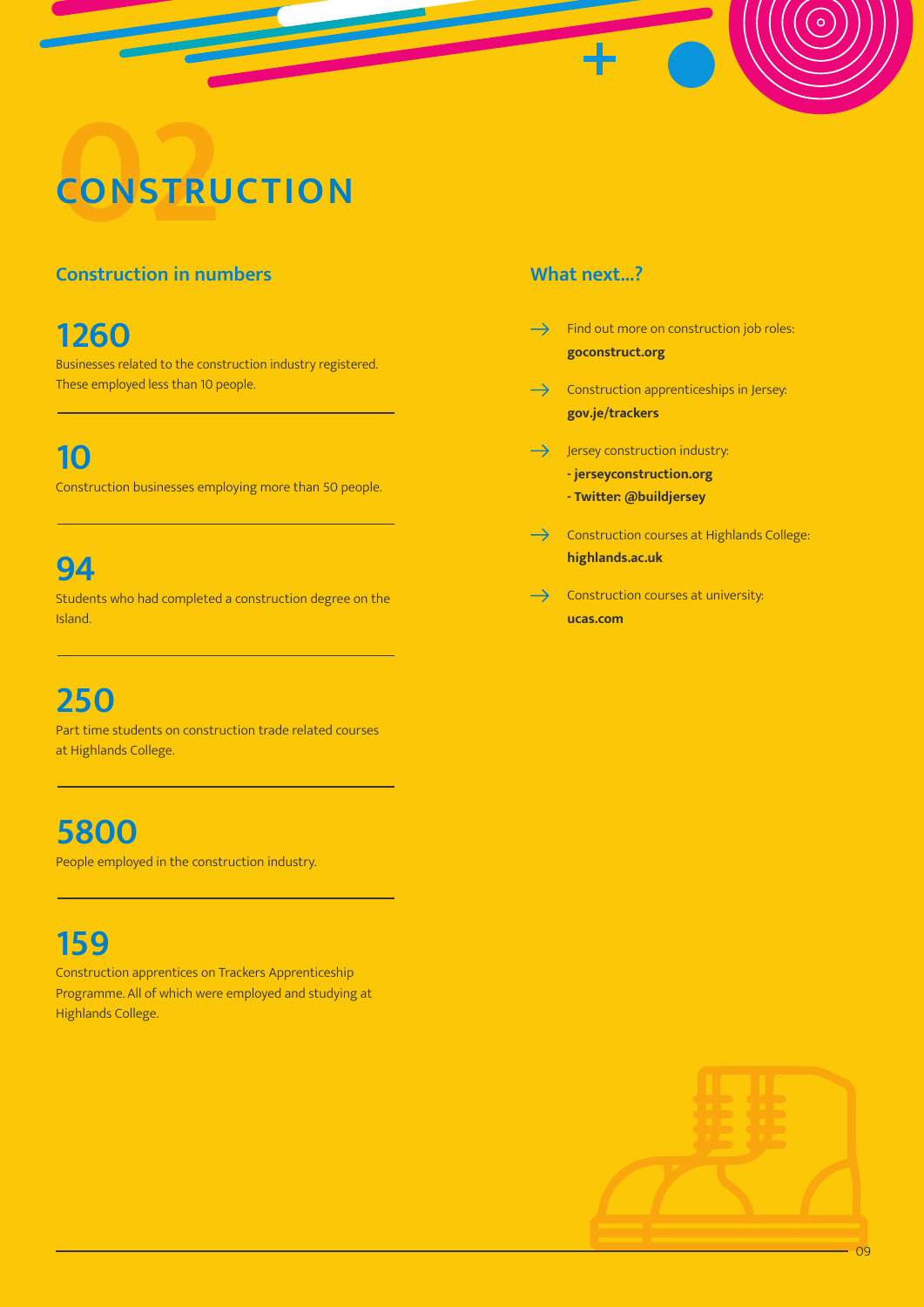# **DIGITAL DIGITAL**

# **The digital tech economy is rapidly growing, with jobs around today that didn't even exist 15 years ago.**

Jobs such as user experience design; sustainability expert; cloud computing services; social media manager & app developer are becoming the norm with experts telling us that people will be working in digital jobs in the future that we haven't even heard about yet.

#### **Did you know...?**

People working in the digital tech economy could be in both digital and non-digital businesses such as:

- $\rightarrow$ Creative industries (e.g. animation, graphic design, etc.)
- Marketing (e.g. digital marketing)  $\rightarrow$
- Retail (e-commerce)
- Financial services (Fintech- app development, analytics  $\rightarrow$ expert, software development)

### **...In Jersey's digital sector**

- Digital businesses make up 7% of all Jersey businesses  $\rightarrow$ and there are 3,000+ employees in the digital tech economy.
- $\rightarrow$  Of the digital sector employment in Jersey; 40% are Enterprise Solutions, App and Software, 20% are Telecoms and Networks, 15% are Creative Digital, 25% are other digital.

# **...The digital sector is part of the STEM group of industries.**

These are industries related to Science, Technology, Engineering and Maths. There is a massive shortage of people to fill jobs in these areas especially at graduate and skilled technician level.

## **Some digital roles in Jersey**

Computer Programming

Computer Repair

Software Publishing

Digital Marketing

Cyber Security

Games Developer

Animation

Desktop Support Engineering

Digital Designing (games, web, graphic designers)

Analytics

Solution Architect

Digital Media

Social Media

Virtual/Augmented Reality

Telecommunications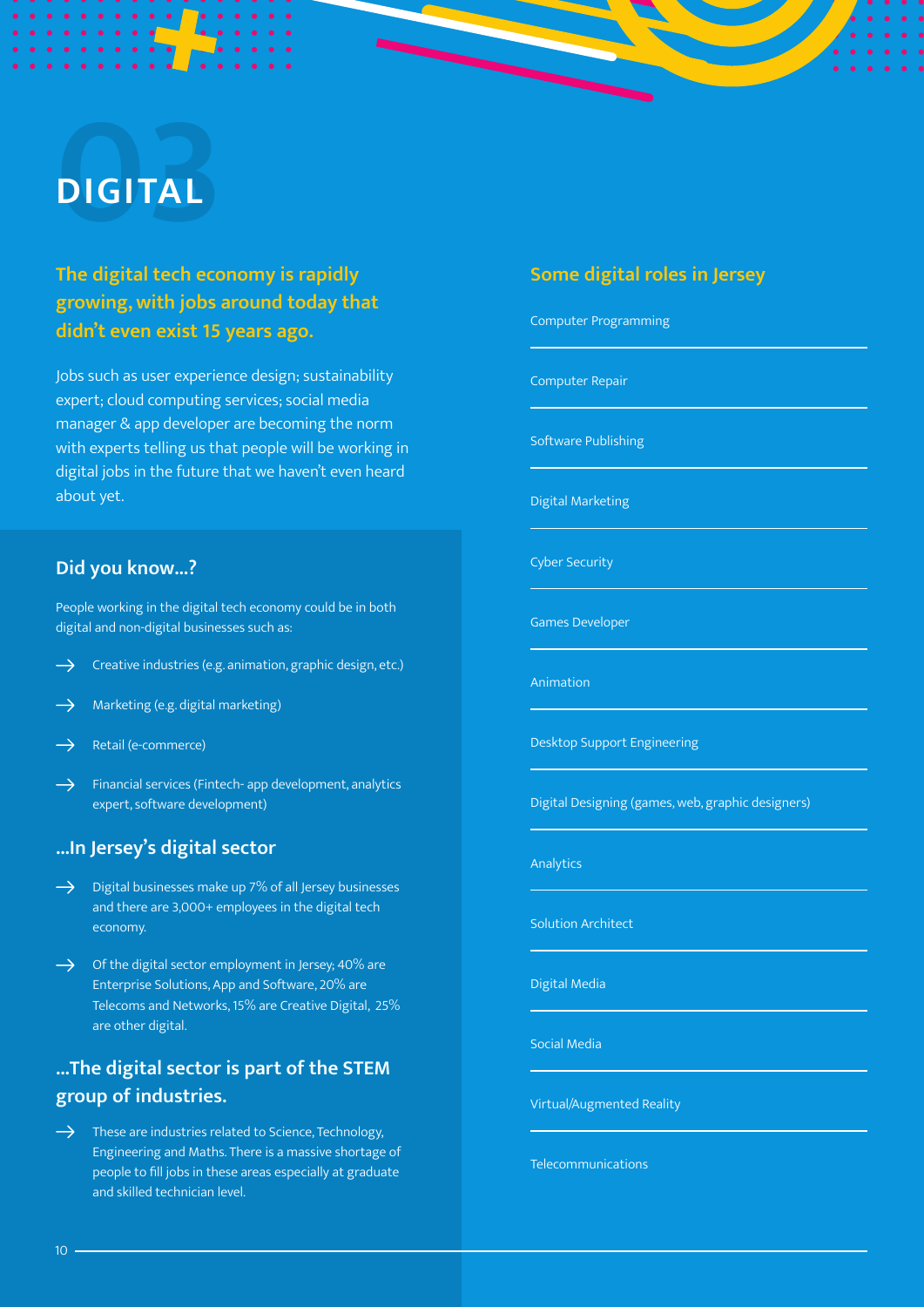# **03 DIGITAL**

# **How to get into the digital industry in Jersey**

- Some employers will value experience and/or a good portfolio of work, others will want specific qualifications.
- Highlands College runs a number of courses including a Foundation Degree in Information Technology for Business.
- $\rightarrow$  The Sure Academy and JT Student Apprenticeship Scheme offer ways to work and gain qualifications.
- $\rightarrow$  The Trackers Apprenticeship programme runs a Digital Apprenticeship. Trackers has also launched a Degree Apprenticeship in conjunction with KPMG, accredited by the University of Exeter.
- There are a large range of courses at university. You can find out more about university courses at: **ucas.com**
- Digital Jersey run a range of courses and also highlight digital courses from other providers in Jersey such as Highlands College and Beaulieu Institute of Technology. If you're interested in digital courses check out their website at:

**[digital.je/digital-training/digital-courses](http://digital.je/digital-training/digital-courses)**

#### **What next...?**

- The Digital Industry in Jersey: **- [digital.je](http://digital.je)**
	- **Twitter: [@digitaljersey](https://twitter.com/DigitalJersey)**
- Trackers Apprenticeship Programme: **[gov.je/trackers](http://gov.je/trackers)**
- Digital Jersey Courses: **[digital.je/digital-training/digital-courses](http://digital.je/digital-training/digital-courses)**
- Highlands Courses: **[highlands.ac.uk](https://www.highlands.ac.uk/)**
- JT Student Apprenticeship Scheme: **[jtglobal.com](http://jtglobal.com)**
- $\rightarrow$  Sure Academy: **[web.sure.com/jersey](http://web.sure.com/jersey)**
- Beaulieu Institute of Technology: **[beaulieuproject.com/BIT](http://beaulieuproject.com/BIT)**
- Courses at university: **[ucas.ac.uk](http://ucas.ac.uk)**
- $\rightarrow$  Careers in the digital sector:
	- **[nationalcareersservice.direct.gov.uk](https://nationalcareersservice.direct.gov.uk/)**
	- **[prospects.ac.uk/job-profiles](https://www.prospects.ac.uk/job-profiles/browse)**
	- **[ccskills.org.uk/careers](http://ccskills.org.uk/careers)**
	- **[thetechpartnership.com/tech-future-careers](http://thetechpartnership.com/tech-future-careers)**

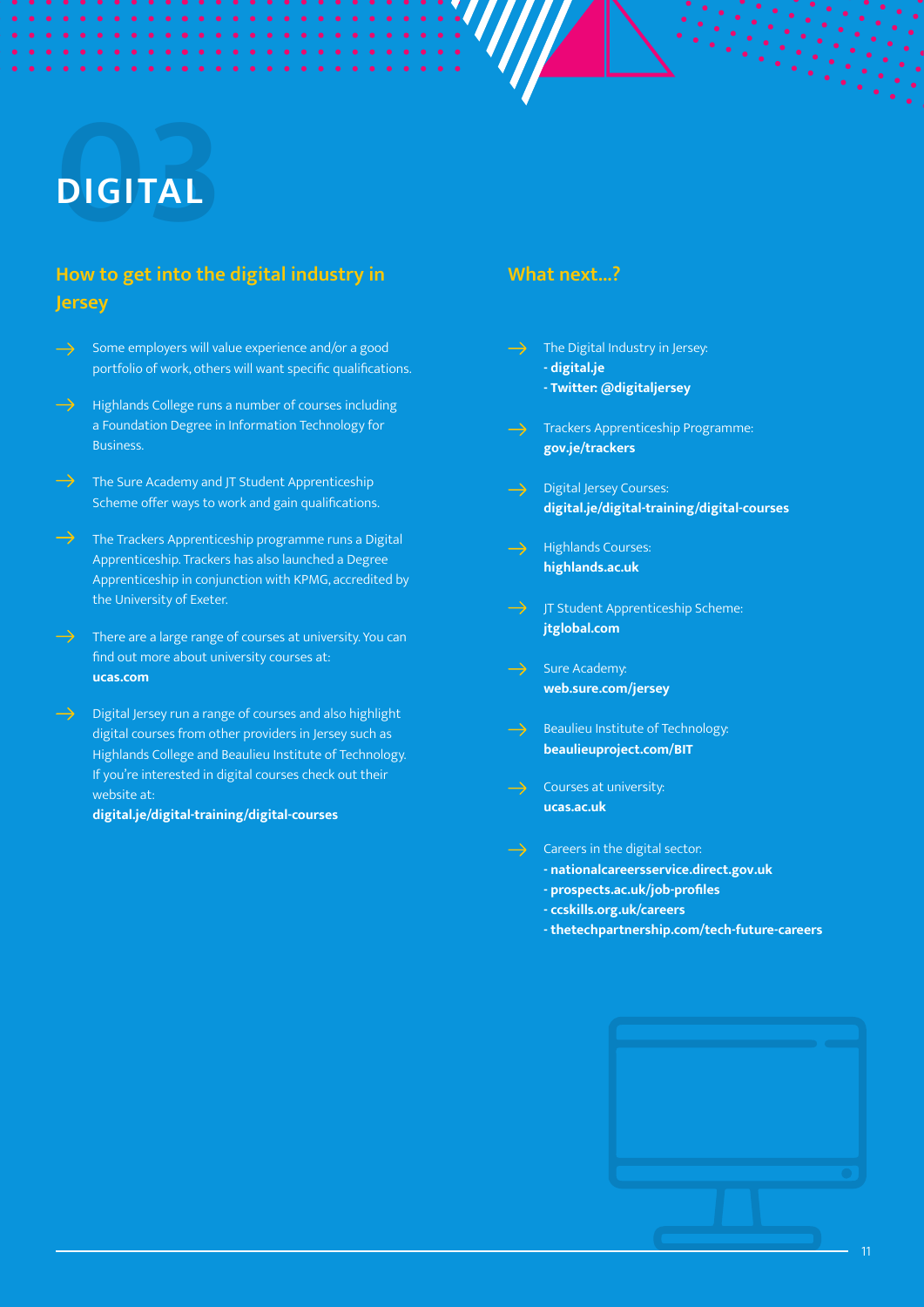

# **The finance industry is one of the largest industry sectors in Jersey and offers a wide variety of roles.**

In this section you will find information about the finance industry in Jersey currently as well some information about how the industry is changing and where some of the skills gaps may be in the next five years.

The table below shows how many people were employed in each sector in December 2017 in Jersey:

| <b>SECTOR</b>                  | <b>NO. OF EMPLOYEES</b> |
|--------------------------------|-------------------------|
| <b>Banking</b>                 | 4,240                   |
| Trust & Company Administration | 5,380                   |
| Accounting                     | 1,160                   |
| <b>Fund Management</b>         | 340                     |
| Insurance                      | 360                     |
| <b>TOTAL</b>                   | 11,480                  |

#### **Some job roles in finance**

Accountancy

Administration

**Banking** 

Business Development

Change Management

#### Compliance

Customer Service

Event Management

Financial/Wealth Planning

Funds

Human Resources/Employee Relations

IT & Security

Investment Management/Advisory

Legal

Marketing/Social Media

Office Management

Payments

Project Management/Consultancy

Public Relations

Risk Management

Secretarial/ Administration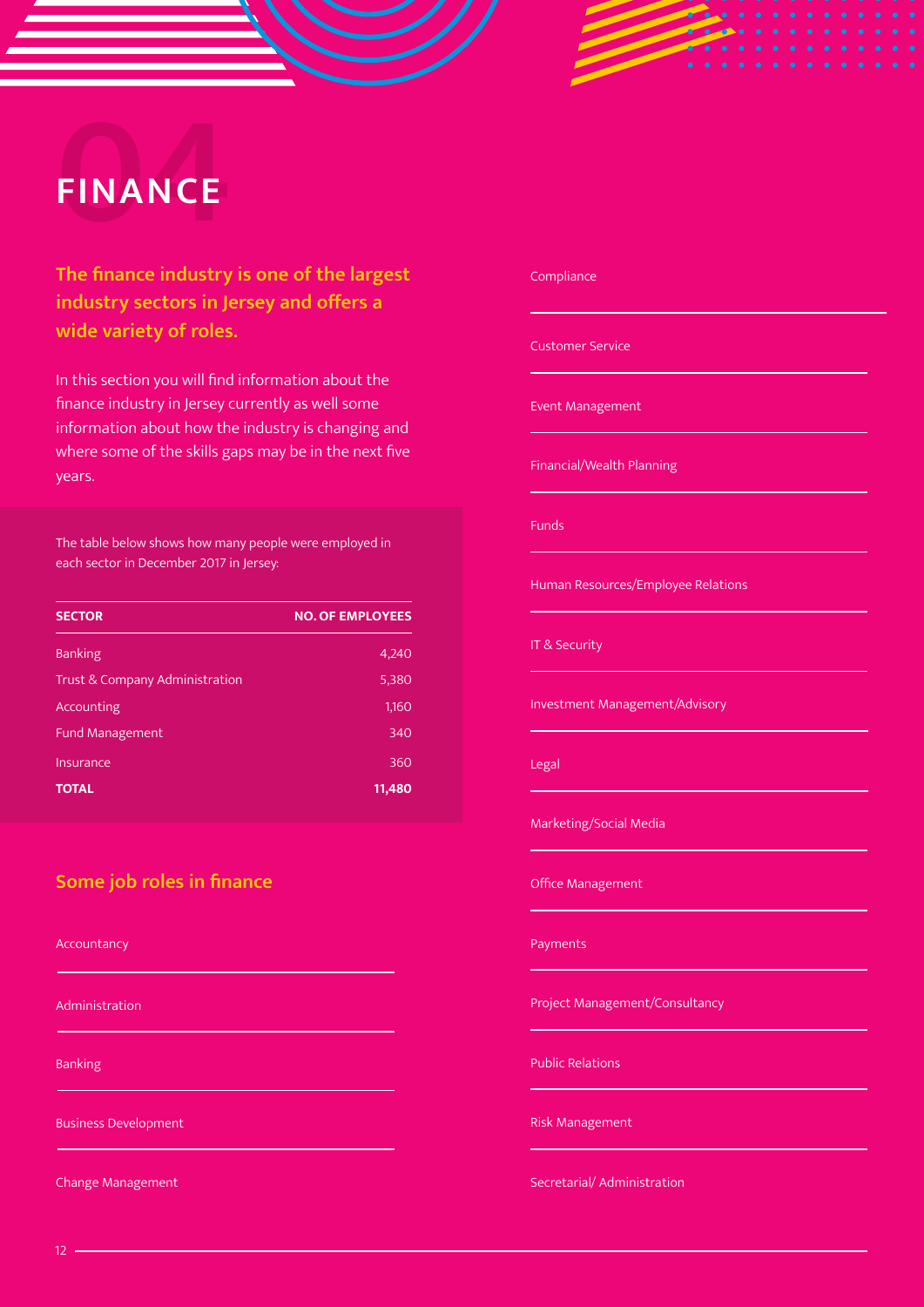# **FINANCE**

## **Skill gaps**

Following the 2008 financial crisis, there are fewer people working in the banking sector now, but there have been increases in the number of people working in other parts of the industry, such as trust, company administration, legal services. There are expected to be skills gaps in:

#### Cybersecurity

Predictive Analytics

Fintech/Regtech

Innovative Investment Funds

Impact Investment

Specialist Digital Skills

# **These jobs are expected to grow most over the next five years:**

Trust Services

Corporate Services

Real Estate Funds

Private Equity Funds

Banking

## **Did you know...?**

Although specific areas of the industry are likely to require their own technical skills and qualifications, employers value the following transferable skills.

- $\rightarrow$ Ability to work under pressure
- Willingness to continuously develop technical skills  $\rightarrow$
- Logical thinking/problem solving
- Written and oral communication skills
- Attention to detail
- Many employers in the finance industry require a  $\rightarrow$ 2:1 degree and a minimum of 280 UCAS points or equivalent for entry-level positions.

### **What next...?**

- $\rightarrow$ Finance jobs you haven't come across before: **[nationalcareersservice.direct.gov.uk/job-profiles](https://nationalcareers.service.gov.uk/) [jerseyfinance.je/careers](http://jerseyfinance.je/careers)**
- Qualifications to be completed on island: - Highlands College: **[highlands.ac.uk](https://www.highlands.ac.uk/)** - BPP: **[bpp.com](http://bpp.com)**
- Qualifications at UK universities: **[ucas.com](https://www.ucas.com/)**
- Degree level careers: **[prospects.ac.uk](https://www.prospects.ac.uk/)**

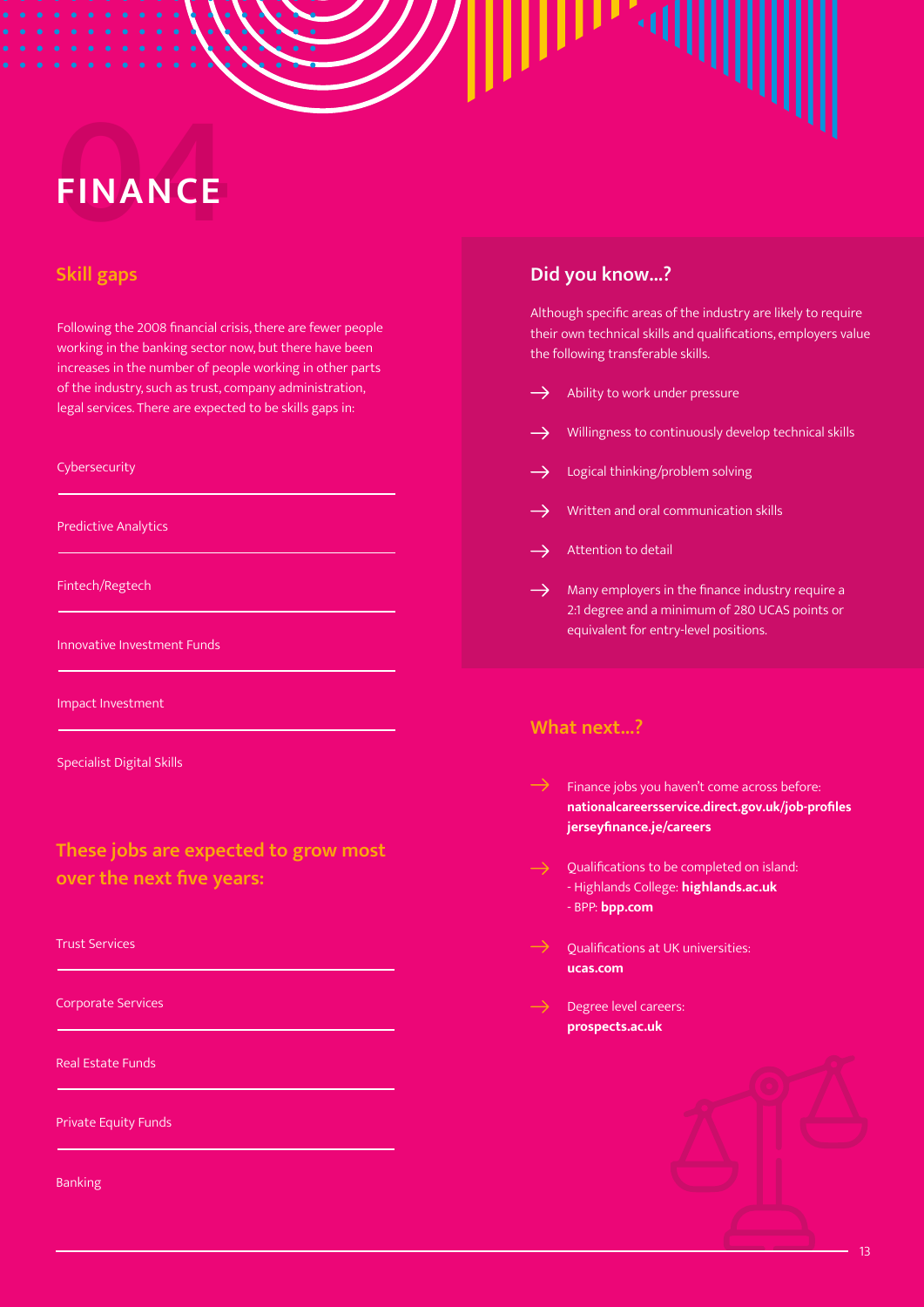# HOSPITAL **HOSPITALITY**

**Hospitality is a global industry and once you have your skills, experience and qualifications there are opportunities in countries across the world. Employers value transferable skills e.g. interpersonal skills; problem solving skills; ability resolve conflict, creativity.**

There are lots of different types of opportunity in the hospitality industry. Add to that the links it has with other sectors e.g. travel and tourism and leisure and you have a very diverse and rapidly changing industry.

The hospitality industry relies on the relationships it builds with its customers and its ability to keep pace with the changes in customer expectations to compete in a global market. This means that thinking up new ways of doing things is really important. Technology is also influencing the industry - in how it works and the job opportunities it offers.

### **Some job roles in hospitality**

Digital Media Management

Front Office Management

Hotel Accommodation Operations

Hotel Front Office

Hotel, Restaurant & Resort Management

#### Waiting Staff

Director of Logistics

Food and Beverage Operations

Human Resources

Hospitality Management

Managing Director

Restaurant Operations Management

Wine Buyer

Event Management

Bar and Restaurant Supervision

Butchery Manager

Chef De Partie

Commercial Director

Director of Operations

Finance Controller

General Management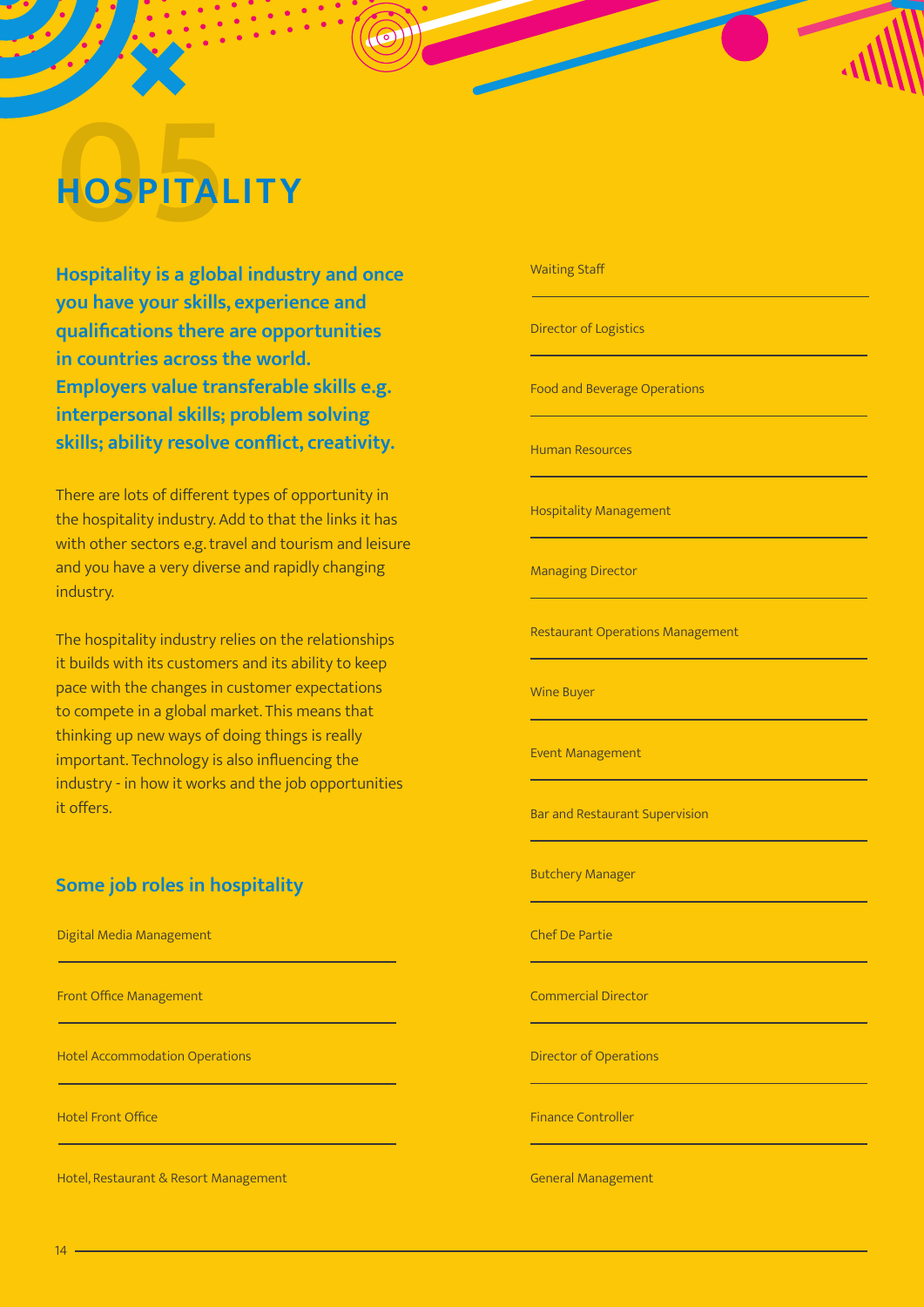# HOSPITAL **HOSPITALITY**

# **Skills gaps / future changes in the hospitality industry**

Chefs

Hotel Managers

Waiting Staff

Qualified Wine Waiters

## **Do you know what these jobs are?**

Sommelier  $\rightarrow$ 

Barista  $\rightarrow$ 

- Patissier  $\rightarrow$
- Chef de Partie  $\rightarrow$
- Head Concierge  $\rightharpoonup$
- Financial Controller  $\rightarrow$
- If not, see if you can find out more about them by using the  $\rightarrow$ websites below:
	- **hospitalityguild.co.uk/A-Career-in-Hospitality/Career-Map**
	- **caterer.com/careers-advice/job-profiles**

## **Useful skills that hospitality employers look for**

Enthusiastic and committed

Able to analyse and interpret information

#### **Creative**

Good problem solving skills

Good interpersonal and communication skills

Research and planning

Critical thinking

Ability to resolve conflicts

Able to work in a team

Flexibility

Commercial awareness

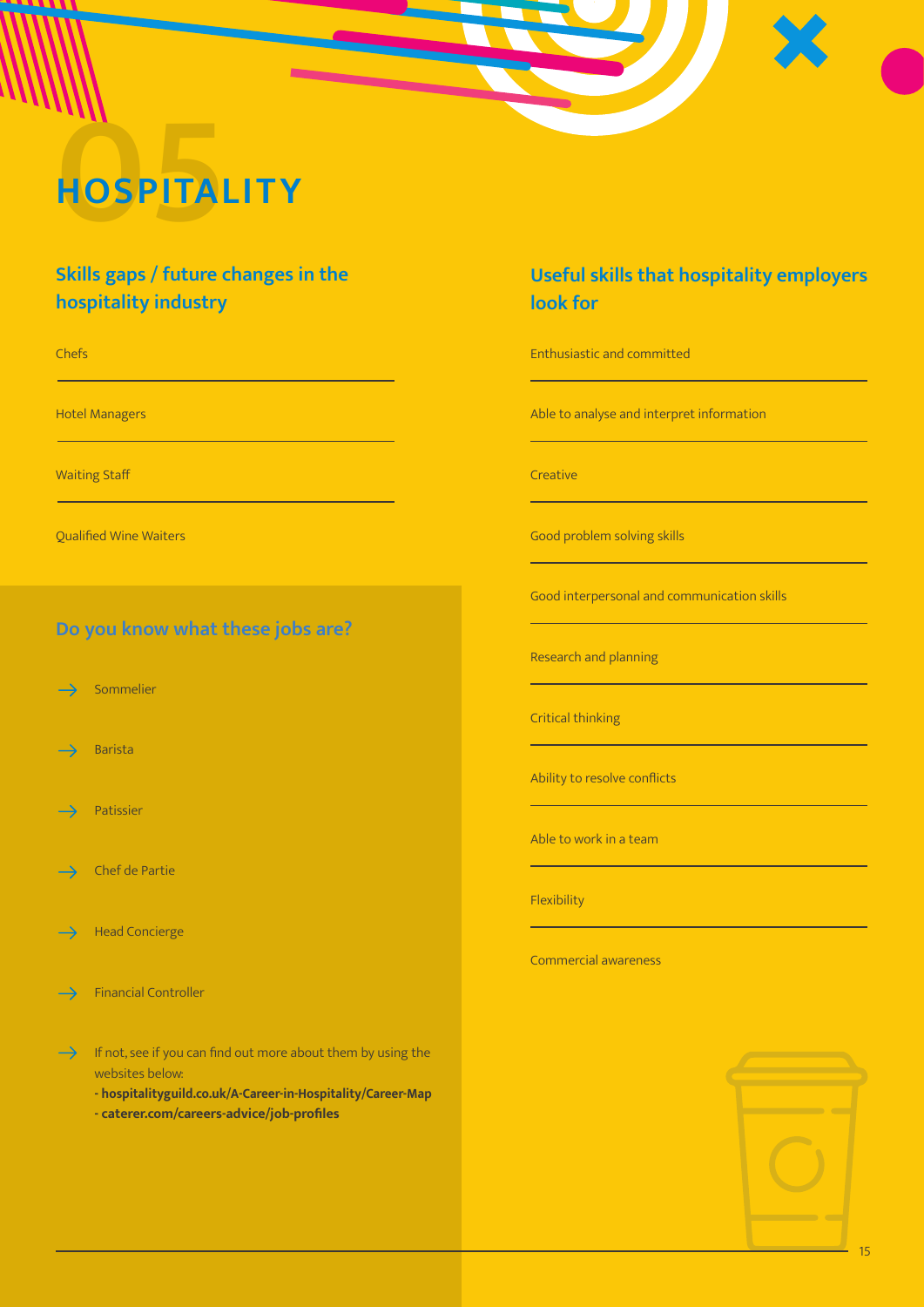# HOSPITAL **HOSPITALITY**

## **Different sectors you could work in:**

| <b>Food Services</b>      | <b>Banquets and events</b><br>Restaurants and bars<br>Catering             |
|---------------------------|----------------------------------------------------------------------------|
| <b>Luxury Services</b>    | Sales and marketing<br><b>Customer service</b><br>Luxury brand management  |
| <b>Travel and Tourism</b> | Agencies/tour operators<br><b>Cruise ships</b><br><b>Airlines</b>          |
| <b>Events</b>             | <b>Meetings and conferences</b><br>Entertainment<br><b>Sporting events</b> |
| <b>Hotels</b>             | Revenue management<br><b>Front of office</b><br><b>Food and drink</b>      |

# **The industry also employs people in:**

Media and Marketing

Education and Training

**Technology** 

Finance and Property

# **Did you know...?**

 $\rightarrow$  In 2017 6470 people were working in hotels, restaurants and bars in Jersey. This made up 10% of all jobs in Jersey.

## **What next...?**

- For more about courses at Highlands College: **[highlands.ac.uk](https://www.highlands.ac.uk/)**  $\rightarrow$  Find out about Trackers Apprenticeships in Culinary Arts or Hospitality Management: **[gov.je/trackers](http://gov.je/trackers)**  $\rightarrow$ If you want to know about working in the hospitality industry in Jersey go to: **[jerseyhospitality.com](https://www.jerseyhospitality.com/)**  $\rightarrow$  You can find out about careers in the hospitality industry at: **- [instituteofhospitality.org/professional](https://www.caterer.com/careers-advice/job-profiles)[development/careers-advice/](https://www.caterer.com/careers-advice/job-profiles)  - [hospitalityguild.co.uk/A-Career-in-Hospitality/](http://hospitalityguild.co.uk/A-Career-in-Hospitality/Career-Map) [Career-Map](http://hospitalityguild.co.uk/A-Career-in-Hospitality/Career-Map) - [nationalcareersservice.direct.gov.uk](https://nationalcareersservice.direct.gov.uk/)**  $\rightarrow$ For information about courses at UK universities:
	- **[ucas.com](https://www.ucas.com/)**

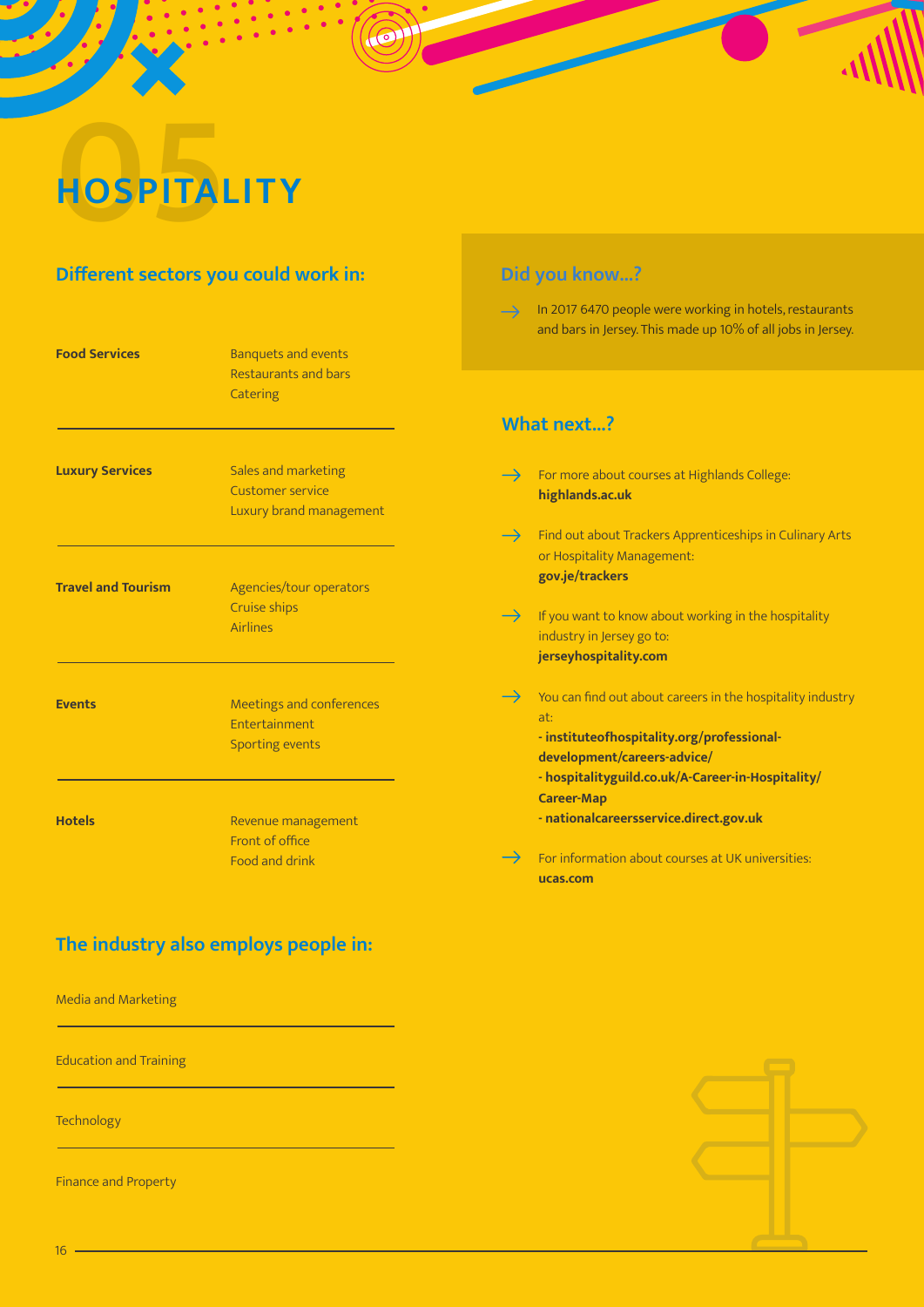# **PORTS OF PORTS OF JERSEY**

**Ports of Jersey operates the airport and harbours in Jersey and is made up of Jersey Airport, Jersey Harbours, Jersey Coastguard and Jersey Marinas. Ports of Jersey employs more than 300 people in over 140 different roles.**

#### **Did you know...?**

- Ports of Jersey has its own fire service department as  $\rightarrow$ well as air traffic control, marine leisure, coastguard and engineering. They also have HR, commercial, finance, IT, compliance, marketing and technical services department amongst others.
- $\rightarrow$ In 2017 more than 95% of all goods coming into Jersey, entered via the port.
- $\rightarrow$  In 2017 more than 500,000 tons of freight came into Jersey through the harbour. Over 80% of the freight was imported goods.
- $\rightarrow$  In 2017, more than 1.6 million people came into Jersey through the airport with 659,480 people coming into Jersey through the harbour.

### **Some job roles at the Ports of Jersey**

Administrator

Air Traffic Assistant/Controller

Airfield Technician

Customer Service Agents

#### Deckhand/Leading Deckhand

Deputy Coastguard Manager

Electrician

Engineer

Finance Officer/Manager

Fire Fighter

Groundsman

Harbour Master

Human Resources

Health and Safety Officer

#### **What next...?**

If you are interested in finding out more about Ports of Jersey, you can visit their website: **[ports.je](http://ports.je)**

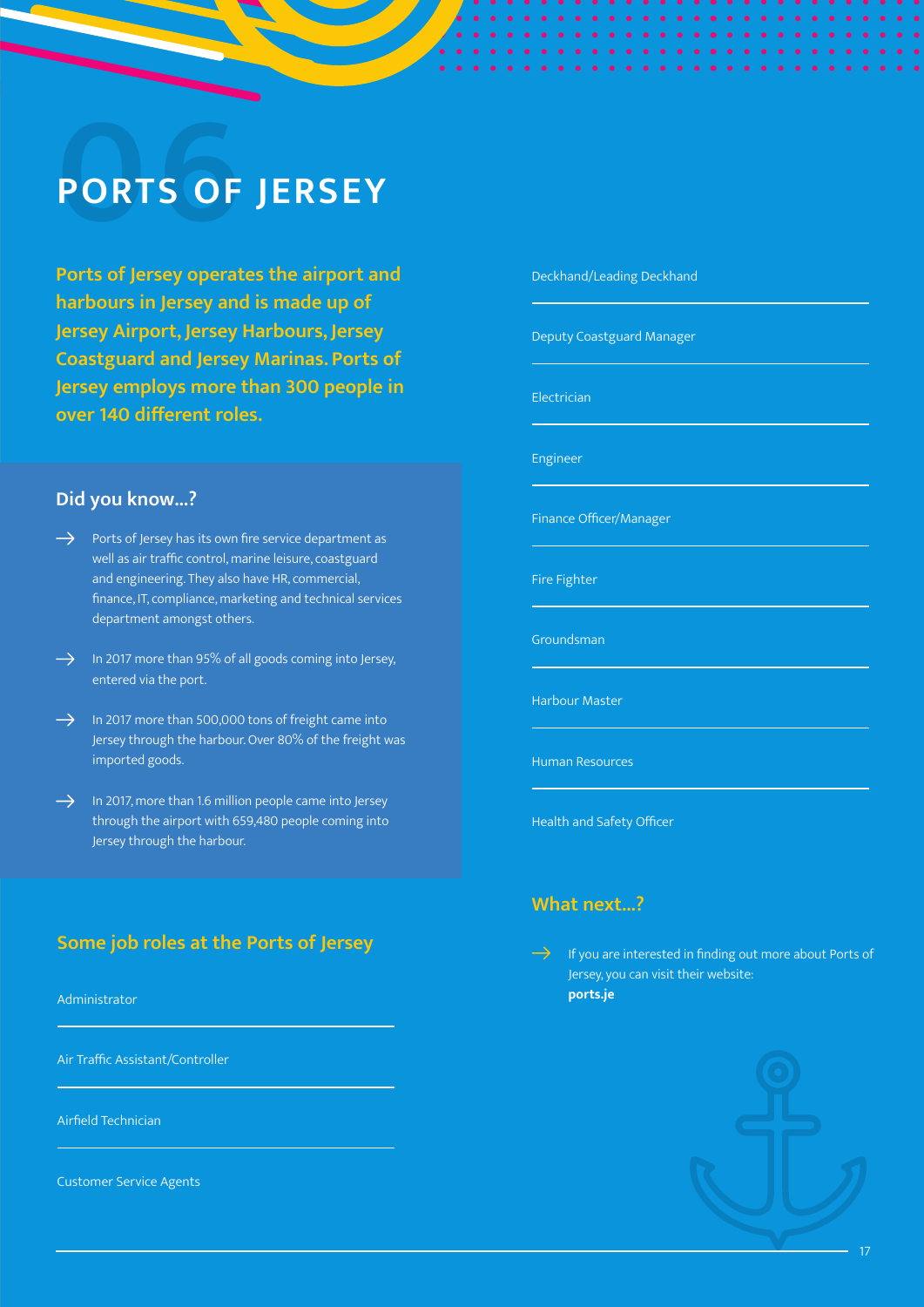# **GOVERNI GOVERNMENT OF JERSEY**

**A public sector provides services for a local community. In Jersey the public sector employer is the Government of Jersey.** 

When we think of working for the public sector we might think of teachers, doctors, nurses, firefighters and police officers. However, although Jersey's population is the size of a small city in the UK, Jersey is an independent island and not part of the United Kingdom: it has its own government and parliament, its own currency, makes its own laws and policies and has control of its own borders. It has rural and coastal areas to maintain and develop as well as providing services that would be more associated with large cities. This means that the Government of Jersey provides a wide variety of services and therefore employs people in a wide variety of roles.

The public sector in Jersey is currently one of the three largest industry sectors and in December 2017 employed 7,780 people.

## **Some job roles with the Government of Jersey**

Court Liaison Officer

Dog Handler

Art Therapist

Librarian

Pathology Manager

#### Meteorologist

Civil Engineer

Farm & Services Technician

Financial Crime Analyst

Environmental Health Officer

Analytical Chemist

Biomedical Scientist

Prison Chaplain

Catering Officer

Anatomical Technician

External Relations Officer

Tax/Registry Officer

Natural Environment Officer

Informatics Analyst

Environmental Protection Officer

Intelligence Officer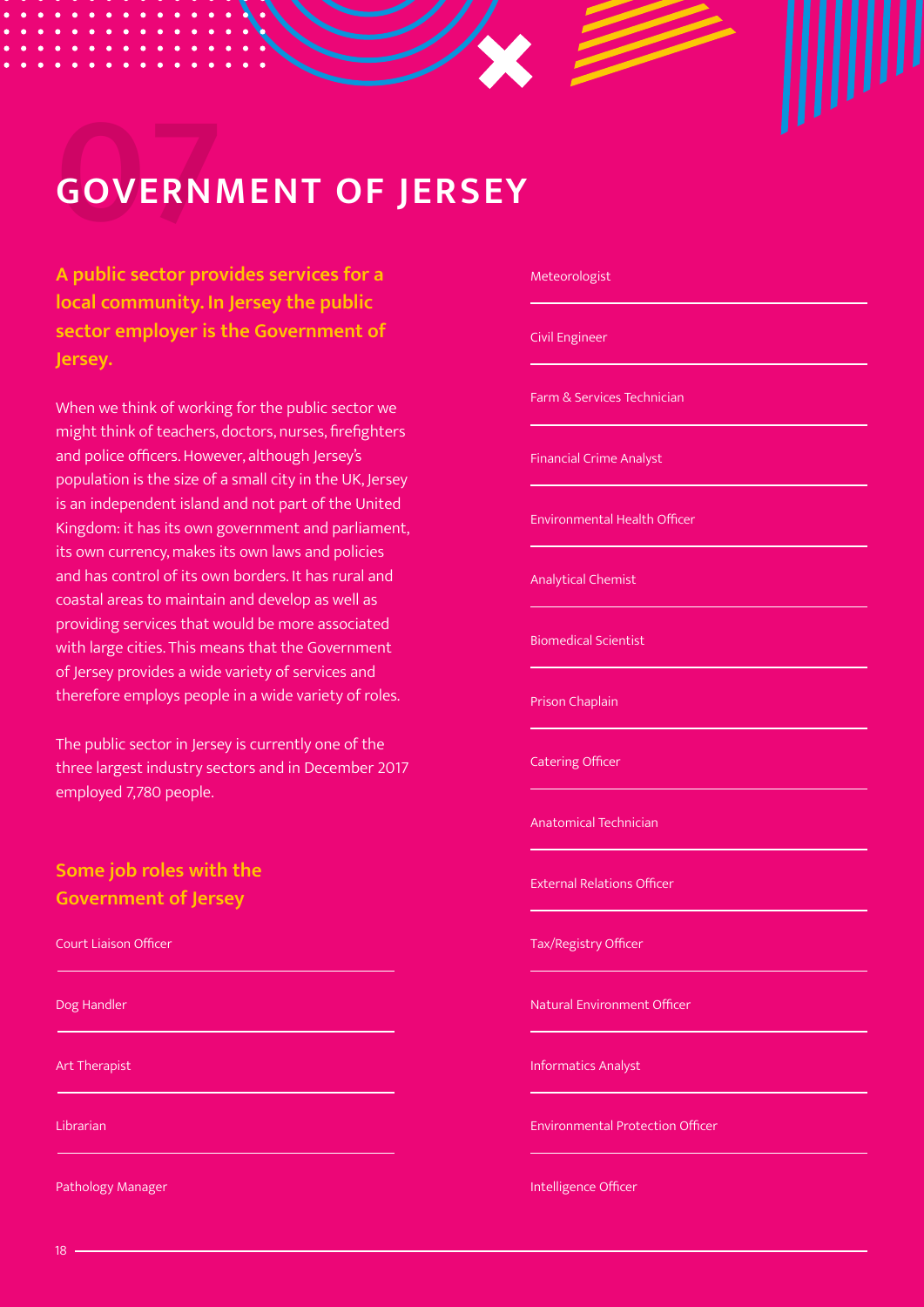# **07 GOVERNMENT OF JERSEY**

**Government of Jersey also employ people in roles that you would find in other sectors e.g. administration, human resources, finance and accountancy, legal, IT and digital.**

#### **Guess the service**

What services do you think are approved by the Government of Jersey?

Judicial Greffe

External Relations

Natural Environment Officer

Department of the Environment

Infrastructure

## **01. Check your answers on the following websites:**

**- [gov.je/Government/NonexecLegal/JudicialGreffe/Pages/](http://gov.je/Government/NonexecLegal/JudicialGreffe/Pages/WhoWeAre.aspx) [WhoWeAre.aspx](http://gov.je/Government/NonexecLegal/JudicialGreffe/Pages/WhoWeAre.aspx) - [gov.je/Government/Departments](https://www.gov.je/Government/Departments/Pages/default.aspx)**

#### **02. Find out more below:**

The job roles in the public sector in Jersey are very diverse and are likely to have their own entry requirements. Use the websites below to find out more about them:

**- [nationalcareersservice.direct.gov.uk](https://nationalcareersservice.direct.gov.uk/)**

**- [prospects.ac.uk/careers-advice](https://www.prospects.ac.uk/)**

#### **Guess the job**

Can you guess what these Government of Jersey job roles involve?

Curatorship Administrator

Anatomical Technician

Natural Environment Officer

Play Specialist

Registrar of Deeds

Analytical Chemist

Meteorologist

Crime Analyst

Currency Notes Assistant

Probate Officer

Pathology Manager

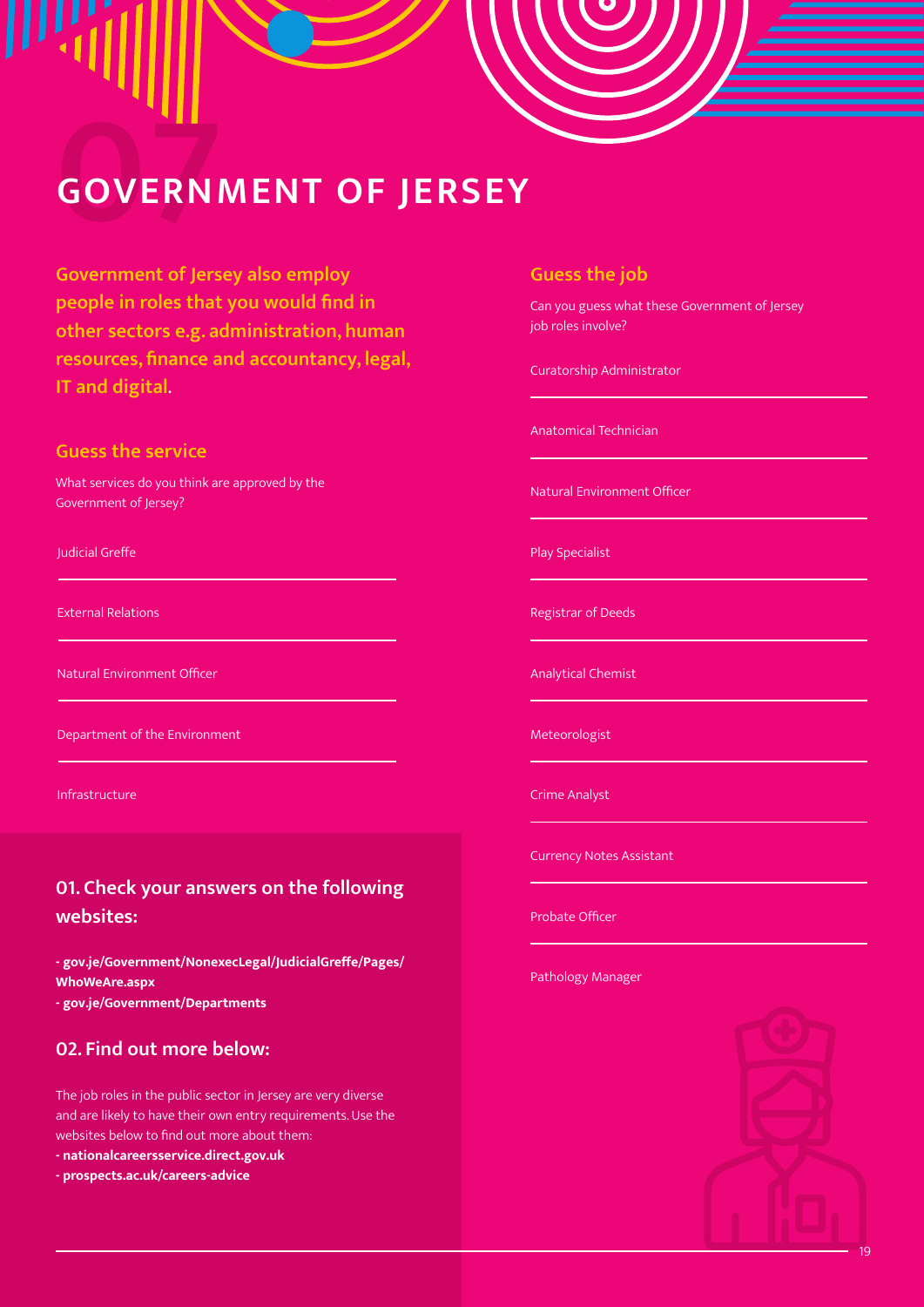# **08 RETAIL**

# **The retail industry is varied and includes many different employers.**

The types of jobs available in the industry are also varied and although retail is about selling, it is primarily about connecting with people. You could be helping someone pick out an engagement ring or helping a bride-to-be choose her wedding dress; you could be helping a young person pick out their very first interview outfit or you could be selling your own products at a craft fair.

This is an industry that rewards hard work, creativity and enthusiasm and, as it is an international industry, once you have gained experience and skills in Jersey it is possible to gain employment with retailers in other parts of the world.

## **Did you know...?**

- $\rightarrow$ In 2017 in Jersey 5,250 people were employed in retail trade, 1,560 people were employed in wholesale and 940 people were employed in motor vehicle trade and repair.
- In 2017 Wholesale and Retail trades made up 13% of the  $\rightarrow$ businesses in Jersey with a total of 1,040 business.
- $\rightarrow$  In 2017 there were 32 apprentices on Trackers Apprentice Programme following the Retail Apprenticeship Programme.
- $\rightarrow$  In Jersey the retail sector is made up of retail trade. wholesale and motor vehicle trade and repair.
- $\rightarrow$  In 2016, the sector employed more than 4 million people and contained 374,000 businesses.

## **Some job roles in retail**

#### Accountant

Brand Manager

Contents Producer

Customer Service Assistant / Supervisor / Manager

Digital Artworker

Events Planner

Financial Analyst

Home Design Stylist

Modelling and Optimisation Analyst

Retail Merchandiser

Solution Architect E-Commerce

Transport Supervisor

Training Officer / Manager

Visual Merchandiser

Warehouse Operative / Supervisor / Manager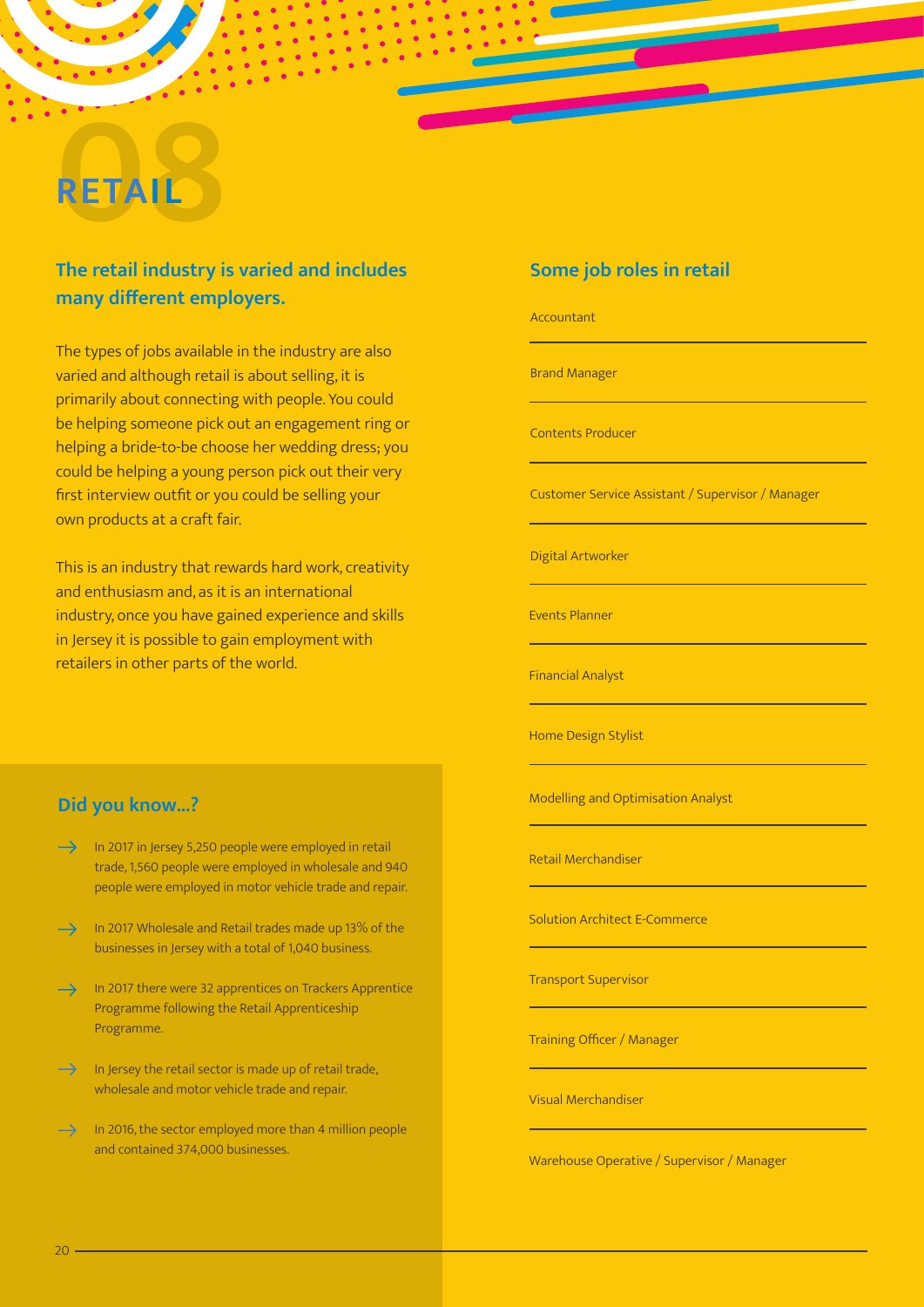# **08 RETAIL**

# **Skill gaps / future jobs**

The changes happening in the retail industry currently are unprecedented and so far reaching that the British Retail Consortium (BRC) are calling it the 4th Industrial Revolution! Technology has changed how we shop and the industry is having to change too. There are many jobs in retail now that would not have been around just five years ago and the industry is increasingly using Virtual Reality (VR) and Augmented Reality (AR) to market and sell goods.

Here are just a few examples of how businesses are responding:

1040 Companies such as eBay have been looking at using VR shopping experiences and in 2016 launched a virtual reality department store in Australia.

In 2015 the New York Times reported that VR was being used to allow shoppers to experience a fashion show as a 'front row' viewer.

In 2017 Topshop used a VR waterslide at its flagship London shop on Oxford Street.

### **Did you know...?**

The retail industry is very varied. Here are just some of the sectors:

- High street and designer fashion  $\rightarrow$
- Craft and rural retail  $\rightarrow$
- Ethical trade  $\rightarrow$
- Food retail  $\rightarrow$
- $\overline{\phantom{0}}$ Specialist retailers e.g. jewellery, antiques, toys, books
- Online retailers e.g. eBay, Amazon, MoonPig  $\rightarrow$
- $\rightarrow$ Small independent retailers
- Large international organisations  $\rightarrow$

## **Wholesale & Retail Trades Businesses in Jersey - June 2017**

| <b>NO. OF EMPLOYEES</b> | <b>NO. OF BUSINESSES</b> |
|-------------------------|--------------------------|
| 1                       | 490                      |
| $2 - 5$                 | 330                      |
| $6 - 10$                | 120                      |
| $11 - 20$               | 50                       |
| $21 - 50$               | 30                       |
| $50+$                   | 20                       |
| <b>Total</b>            | 1040                     |

#### **What next...?**

There are a number of ways to get into the retail industry in Jersey:

- **By getting experience (this is very important):**  $\rightarrow$ Saturday or part-time work can be a useful way of doing this.
- **By getting some training:** Voisins have a four-year  $\rightarrow$ management development programme, Trackers runs an apprenticeship programme in retail at Level 2 and Level 3.
- **By getting a degree:** If you want to study at university,  $\rightarrow$ there are a range of options including Foundation Degrees and honours degrees.
- $\rightarrow$ Find out about training by visiting: Voisins Retail Academy: **[voisins.com/about-us/23-retail-academy](http://voisins.com/about-us/23-retail-academy)**
- $\rightarrow$ Retail apprenticeships in Jersey: **[gov.je/trackers](http://gov.je/trackers)**
- $\rightarrow$ Find out more about courses at university e.g. Retail Management; Interior Design, Retail Branding; Fashion Business and Promoting: **[ucas.com](http://ucas.com)**
- $\rightarrow$ To find out more about careers in retail: **[nationalcareersservice.direct.gov.uk/job-profiles](http://nationalcareersservice.direct.gov.uk/job-profiles)**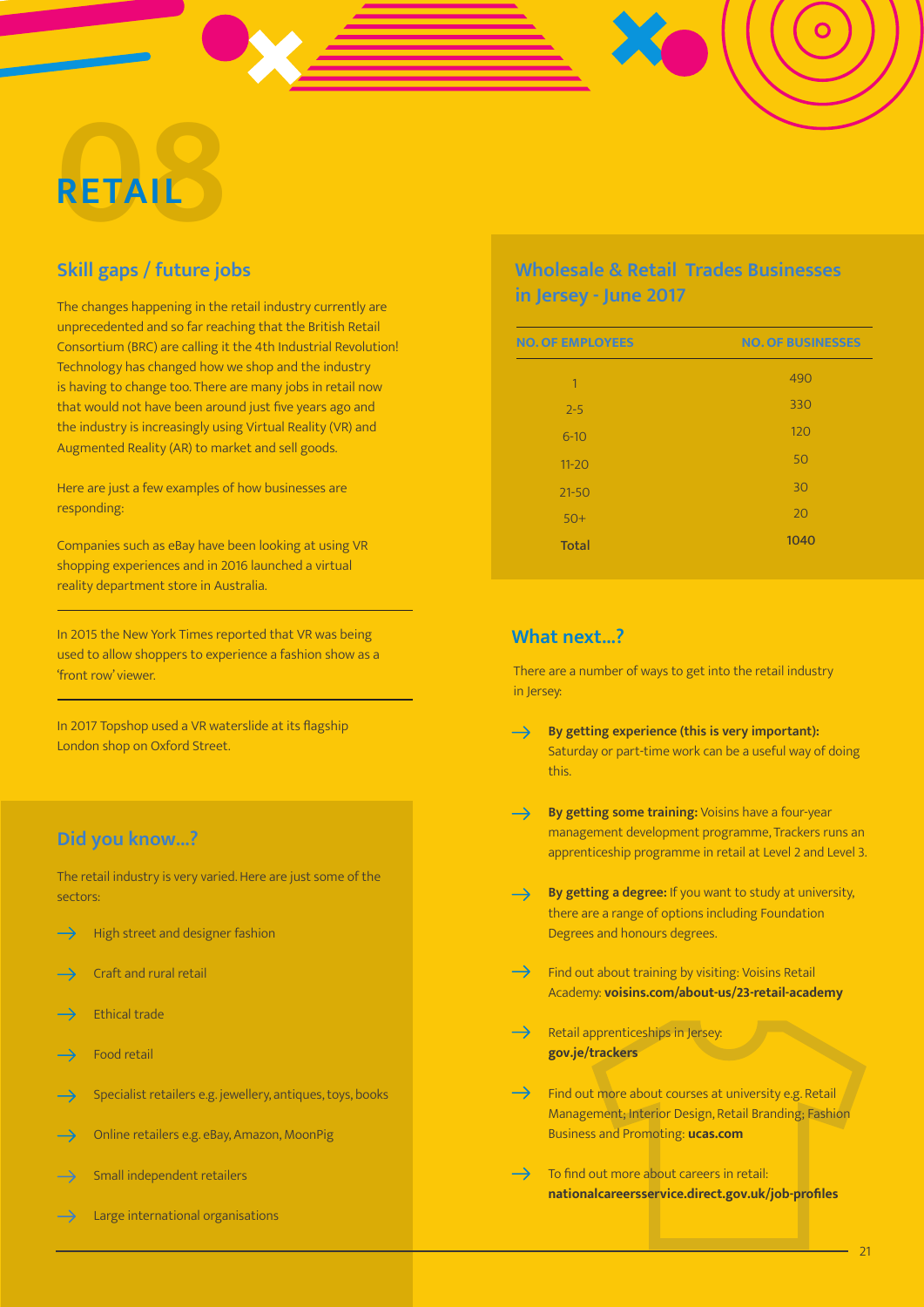# **09STEM**

## **STEM Careers are careers in subjects related to Science, Technology, Engineering and Maths.**

It's incredibly diverse and if you were working in one of these careers you might be: designing video games; helping care for the sick or elderly; helping find a cure for cancer; finding new ways of growing crops or helping create new recipes for supermarkets. You could be working in the space industry; helping design new sports equipment or investigating alternative forms of renewable energy.

A recent report published in January 2018 suggested that the UK may need as many as 700,000 more technicians in subjects related to STEM to meet demand in the next seven years. There are lots of exciting careers in the areas of Science, Technology, Engineering and Maths and this section will tell you a little bit about these.

### **What next...?**

If there are any job roles mentioned in this section that you haven't come across before, why not use the websites below to find out more about them:

- About STEM careers at:
	- **- [wherestemcantakeyou.co.uk](http://wherestemcantakeyou.co.uk)**
	- **- [tomorrowsengineers.org.uk](http://tomorrowsengineers.org.uk)**
	- **- [geolsoc.org.uk](https://www.geolsoc.org.uk/)**
	- **- [rsb.org.uk/careers-and-cpd/careers/make-a](https://www.rsb.org.uk/careers-and-cpd/careers/make-a-difference)[difference](https://www.rsb.org.uk/careers-and-cpd/careers/make-a-difference)**
- About the UK's Space Agency at: **[gov.uk/government/organisations/uk-space](http://gov.uk/government/organisations/uk-space-agency)[agency](http://gov.uk/government/organisations/uk-space-agency)**

#### **Did you know...?**

- That the UK has a Space Agency...
- $\rightarrow$ ...and that in February 2018 it reported that Cornwall will host the world's first commercial deep—space communications station.
- $\rightarrow$  That females are under-represented in these careers. A recent report stated that in 2016/17 females made up only 42% of all 'A' level entries in STEM subjects, with only 9.4% of entries in computing subjects.
- $\rightarrow$  Nearly 40% of UK employers report difficulties recruiting staff with relevant STEM skills.

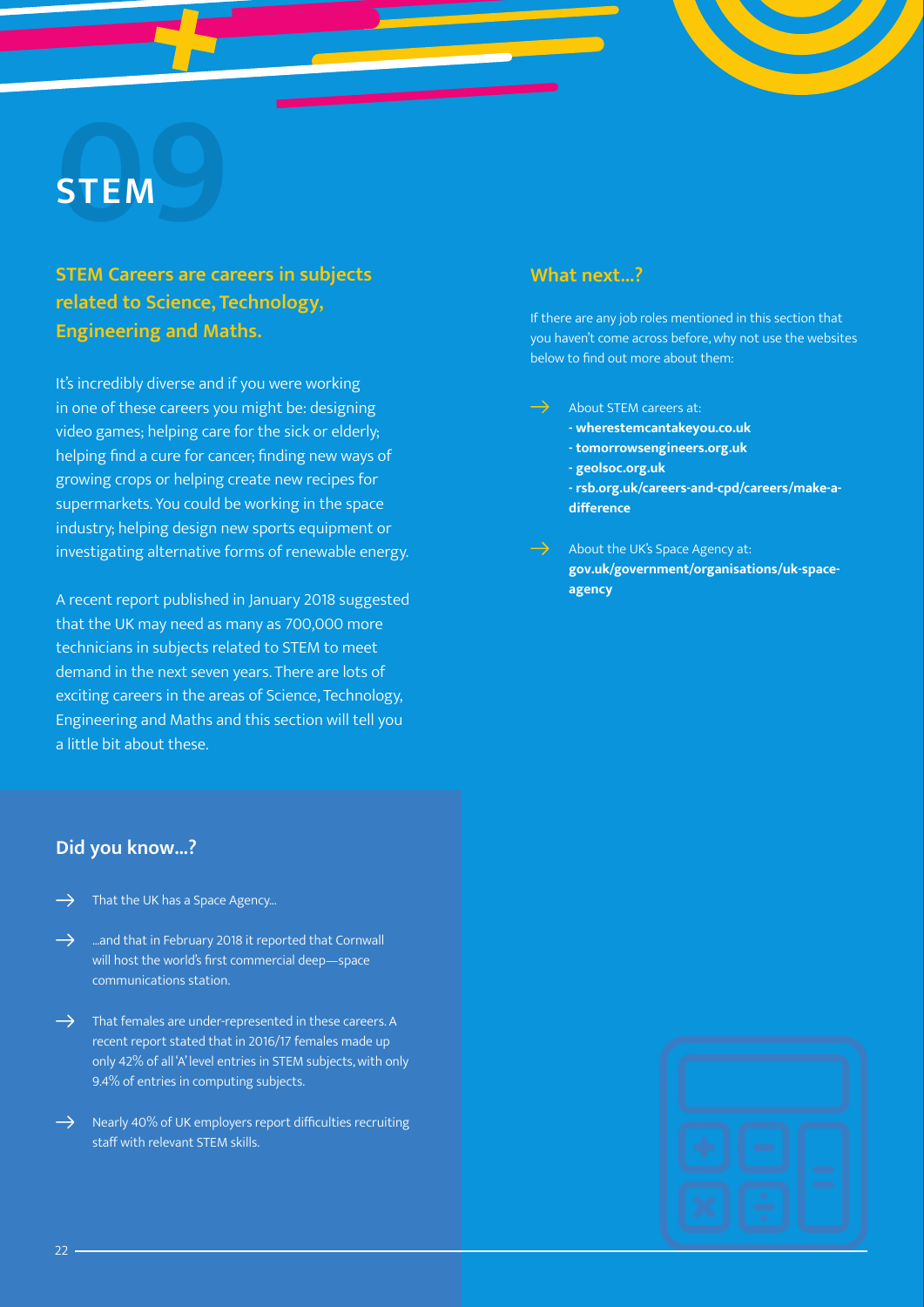# **09STEM**

### **Which industries make up STEM careers?**

#### **Entertainment**  $\overline{\phantom{a}}$

e.g. designing video games, working in sound engineering in the music industry, developing special effects for films and TV.

#### $\rightarrow$  Sport & fashion

e.g. sports physiotherapy, designing sports equipment, working in fashion and textile design.

#### $\rightarrow$  Science and technology

e.g. working in industries related to pharmaceutical research (developing new drugs to fight diseases) or biomedical engineering (designing things like replacement joints and heart by-pass valves) or bioinformatics and computational biology (researching into things like DNA sequencing in the treatment of diseases like cancer).

# **Energy, the environment and**

#### **conservation**

e.g. inventing ways of reducing carbon emissions; developing new ways of sourcing energy; working for organisations that are investigating ways of protecting endangered species.

#### $\rightarrow$  Construction

e.g designing or building bridges, railways, roads, homes and parks; planning how towns and cities should look.

#### **Food and culture**

Producing and transporting food is the largest world -wide industry. You could work in areas such as farming or the development of new high yielding plants, developing new recipes for supermarkets, the transport and logistics involved in moving food locally and globally, investigating food allergies, food health and safety.

**Telecoms and IT**

**ANIVINA** 

e.g. managing and developing the technologies for mobile and internet communications.

#### **Aerospace and transport**

e.g. developing better ways to travel on roads, rail or in the air; helping to transport goods around the world for businesses and humanitarian organisations; working in marine engineering developing underwater remote operated vehicles.

#### **Finance and accountancy**

All organisations need these skills - schools, universities and college; hospitals; large and small businesses; not for profit organisations …

#### **Space industry**

e.g. developing Global Positioning Systems (GPS) capabilities; military surveillance.

#### **Healthcare**

An aging population means there will be a greater demand for a whole range of health care professionals. This includes the development of robotics and Artificial Intelligence.

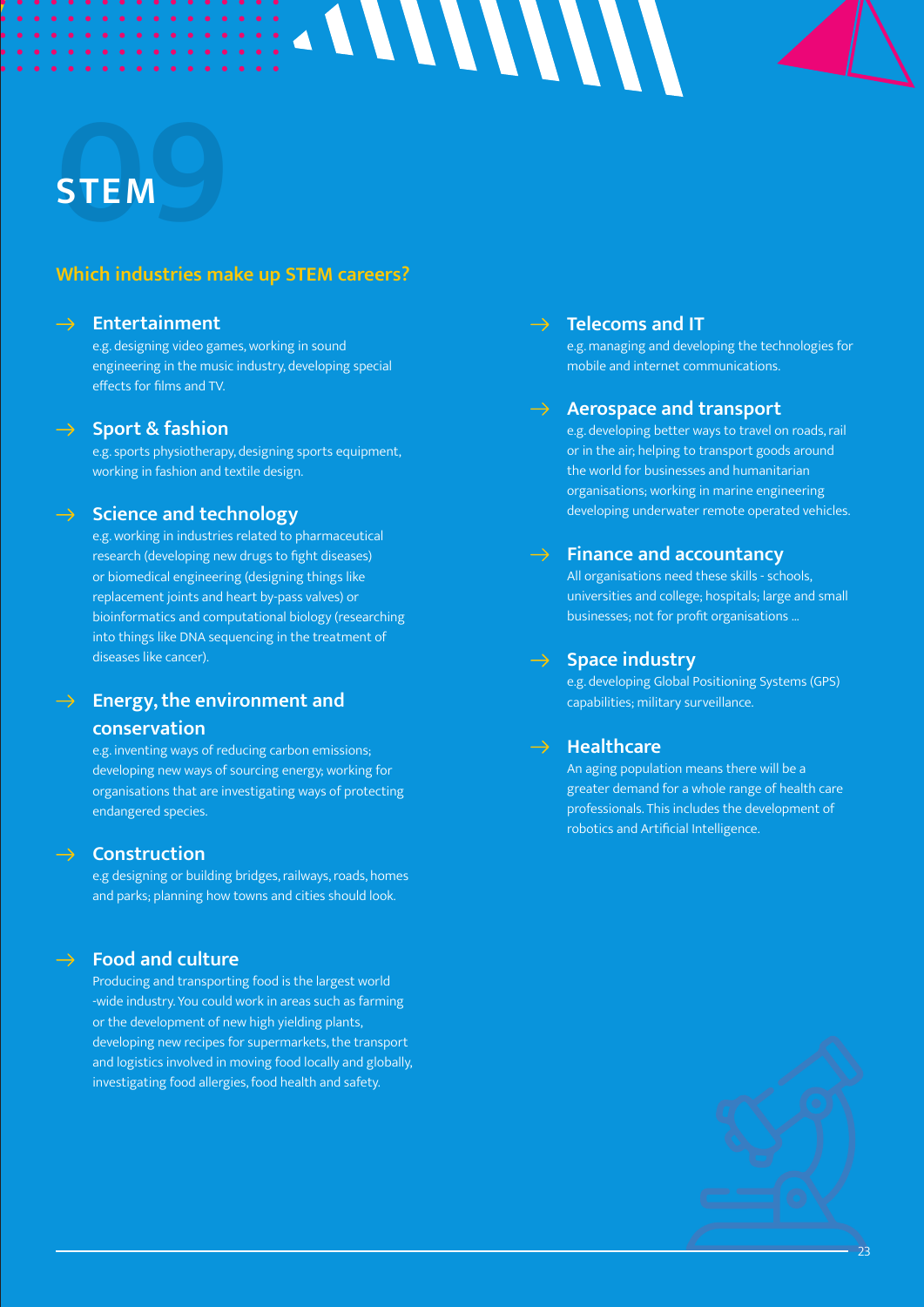# **100 COVEL TRAVEL AND TOURISM**

**Travel and tourism is a diverse industry. There are jobs in activities and attractions; adventure tourism; sport tourism; cultural tourism and event tourism. This could include working in: gardens; country parks; heritage railways; historic buildings; wildlife attractions and zoos; museums and art galleries; places of worship; leisure and theme parks.**

This is an industry for people who prefer a job that is not 9 to 5 and as travel and tourism are global industries, gaining skills and experience in the industry in Jersey can open up opportunities across the world. Skills such as the ability to relate to customers and work as part of a team are very important. Many jobs will also require specific skills and knowledge e.g. pilot qualifications, design qualifications for creating museum exhibits, marketing qualifications, knowledge about the history and culture of a particular place.

### **Some job roles in Jersey include:**

Accountancy Airline Crew Chef Digital Marketing

Electrician

### **Some job roles in travel and tourism**

Airline Customer Service Agent

Blue Badge Tour Guide

Blogger

Cabin Crew

Conference Co-ordinator

Cruise Ship Steward

Digital Marketing

Events Manager

Event Organisers

Green Badge Tour Guide

Hotel Reservations Assistant

Hotel Revenue Manager

IT and Web Design

Museum Assistant

Pilot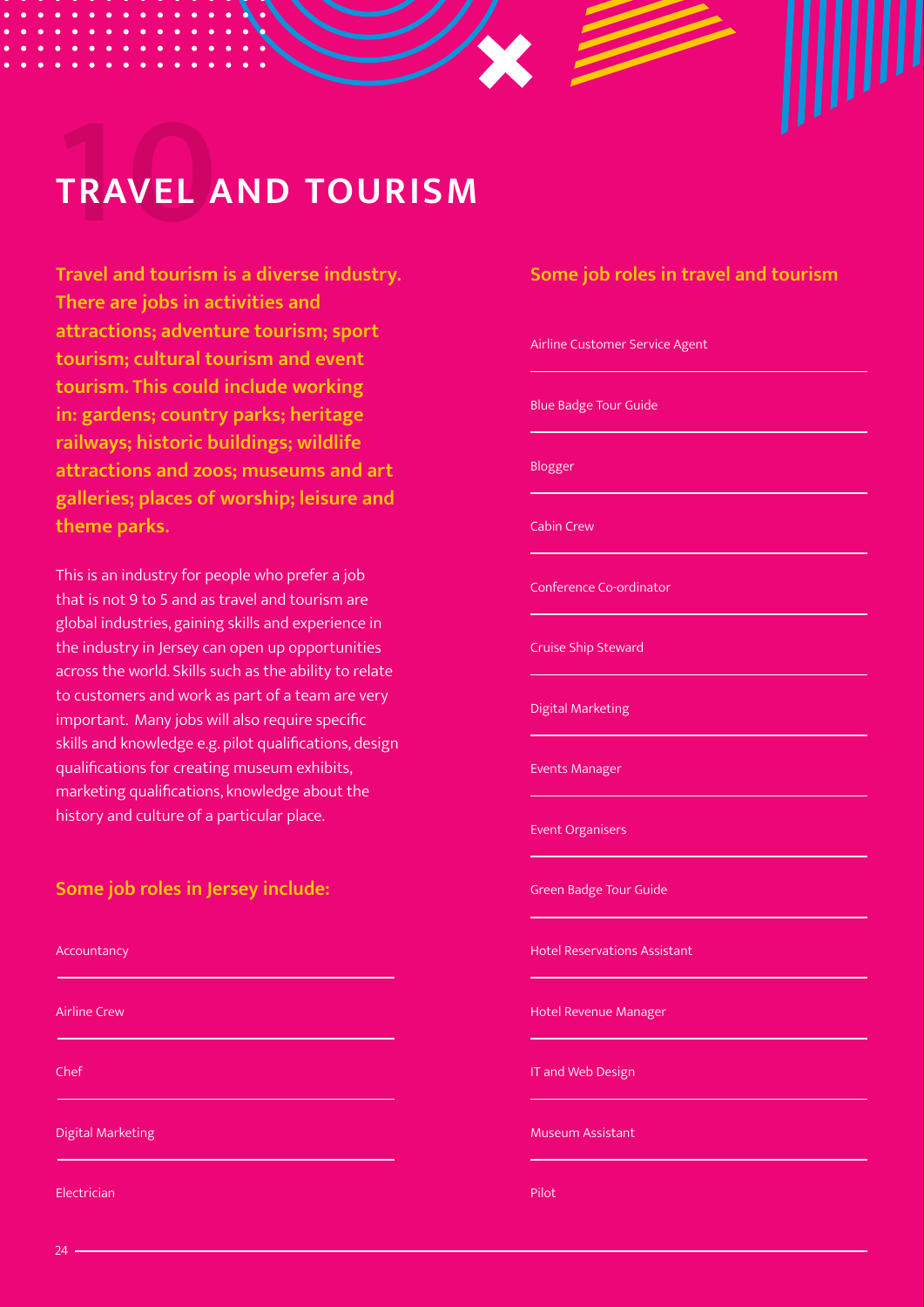# **100 AVEL TRAVEL AND TOURISM**

Photography

Recreation worker

Resort Representative

Social Media

Tour Operator

Tourist Information Centre Staff

Travel Journalism

Travel Agent

Visitor Attractions Manager

## **Did you know...?**

One-in-ten of all jobs worldwide are supported by the  $\rightarrow$ Travel and Tourism industry **[wttc.org/-/media/files/reports/economic-impact](http://www.wttc.org/-/media/files/reports/economic-impact-research/regions-2018/world2018.pdf)[research/regions-2018/world2018.pdf](http://www.wttc.org/-/media/files/reports/economic-impact-research/regions-2018/world2018.pdf)**

That you can train to design interactive exhibits in  $\rightarrow$ museums. To find out more about this career, go to: **[prospects.ac.uk/job-profiles/exhibition-designer](https://www.prospects.ac.uk/job-profiles/exhibition-designer)**

#### **Some figures for Jersey in 2017**

**727,000** Total number of visits to Jersey

**413,200** Number of staying leisure visitors Jersey.

**52%** First-time holiday visitors to Jersey.

**£250** Average spend by visitors in Jersey.

**2.9 Million** Nights visitors spent in Jersey

# Wedding Planner **What next...?**

- The Highlands College Tourism course is a Level 3 BTEC Diploma in Hospitality and Tourism. There are also degree, Higher National Diploma and Foundation Degree level courses at UK universities in subjects such as Adventure Tourism Management; Creative Events Management; Travel and Tourism; and International Tourism Management.
	- **[highlands.ac.uk](https://www.highlands.ac.uk/)**
	- **[ucas.com](http://ucas.com)**
- Jersey's Tourism Trailblazers at: **[business.jersey.com/tourism-trailblazers](https://business.jersey.com/tourism-trailblazers)**
- Careers in the travel/tourism Industry:
	- **- [careersthatmove.co.uk](http://careersthatmove.co.uk/)**
	- **- [nationalcareerssevice.direct.gov.uk](https://nationalcareersservice.direct.gov.uk/)**
- What can I do with a travel and tourism degree: **[prospects.ac.uk/careers-advice](https://www.prospects.ac.uk/careers-advice)**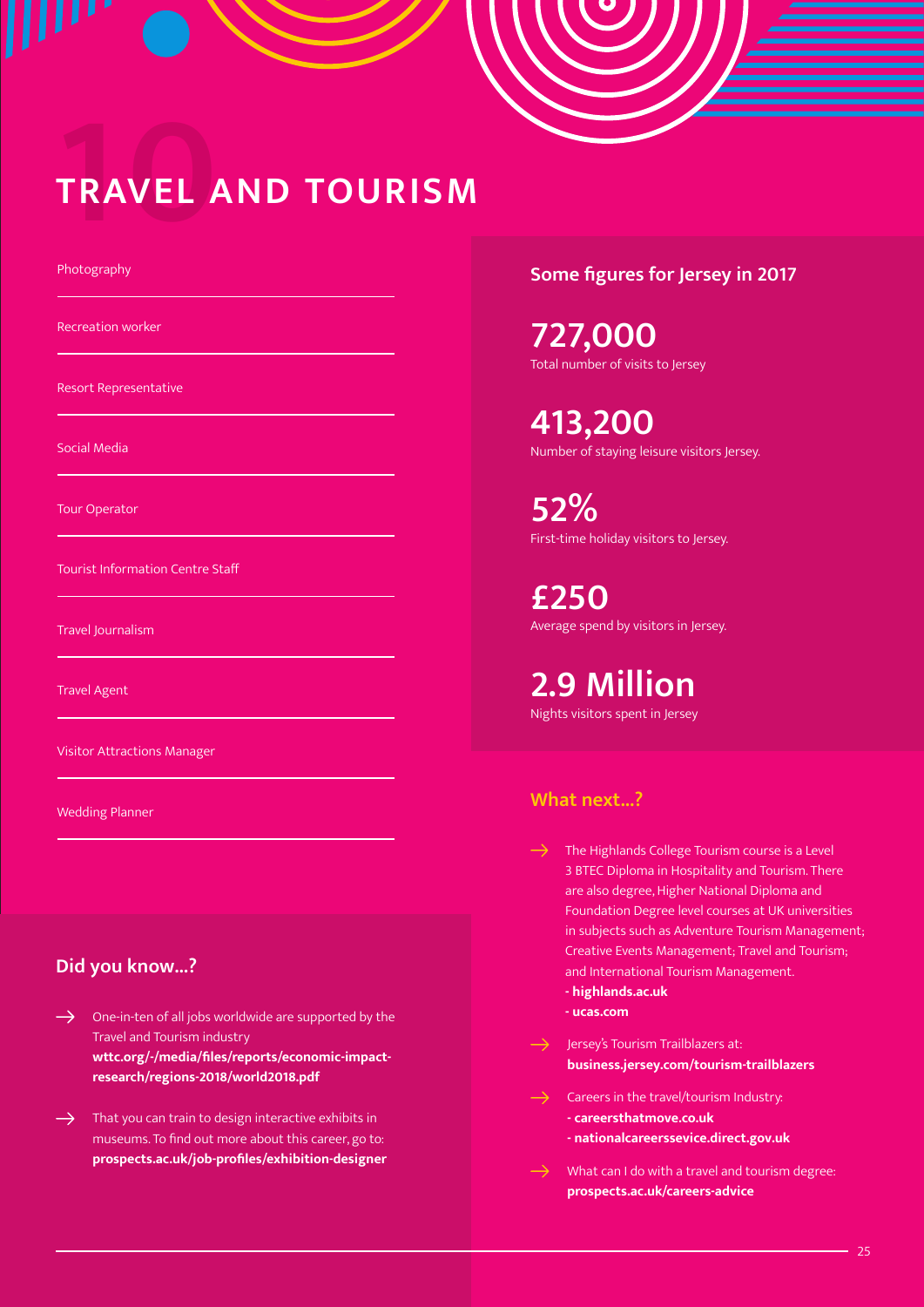# **CAREER CAREERS IN THE PAST, PRESENT & FUTURE**

**There are many things that shape an economy and therefore determine the number and type of jobs available e.g. advances in technology; the age of the local population (whether there is a predominately young or ageing population); local political decisions and public finances; global economic and political changes.**

We can probably all think of jobs that were around in the past and are no longer here or are still around but in a different guise.

Nobody can predict the future, but, as well as casting an eye back to some jobs of the past, this section will provide some ideas of what experts are suggesting may influence our working world in the future and some careers that may be important in the years ahead.

## **Digi tech jobs around now, that didn't exist 15 years ago**

User Experience Design

Sustainability Expert

Cloud Computing Services

Social Media Manager

App Developer

Off-Shore Wind Engineer

#### **Did you know...?**

- $\rightarrow$  The minimum hourly wage in Jersey is currently £7.88. The trainee rate is £5.91 in year 1 and £6.90 in year 2.\* (\*Salary Rates at April 2019)
- The average wage in the 1850s was about 15 shillings (75p) a week. Many children got just 5 shillings (25p) a week, or less.
- $\rightarrow$ A way people got up for work on time before the alarm clock was invented was to pay a 'knockerupper' whose job was to wake people in time for an early shift in the factories of industrial England. They used a long pole or peashooter to knock against an upstairs window. Find out more at: **[bbc.co.uk/news/uk-england-35840393](http://bbc.co.uk/news/uk-england-35840393)**
- The number of passengers on airlines is increasing  $\rightarrow$ and added to the number of current pilots retiring will mean large numbers of new pilots will be needed globally over the next 20 years.
- The growth in motor vehicle technologies like  $\rightarrow$ electric and driverless cars means there will be a need for more diagnostic technicians working with light vehicles.
- $\rightarrow$ There is an increasing elderly population e.g. by 2037 the UK elderly population (over 75) is expected to have almost doubled. Experts suggest that there will be a great demand for people trained to work with the elderly in careers related to health & social care.
- $\rightarrow$ Major technological advances are driving innovation in the medical field. The use of Artificial Intelligence in areas such as early diagnosis and treatment of disease are just two of the ways scientists are making use of this technology. They are also investigating the use of robots in end of life care, e.g. helping people to stay independent for longer and having 'conversations' with elderly people to help them keep their minds sharp.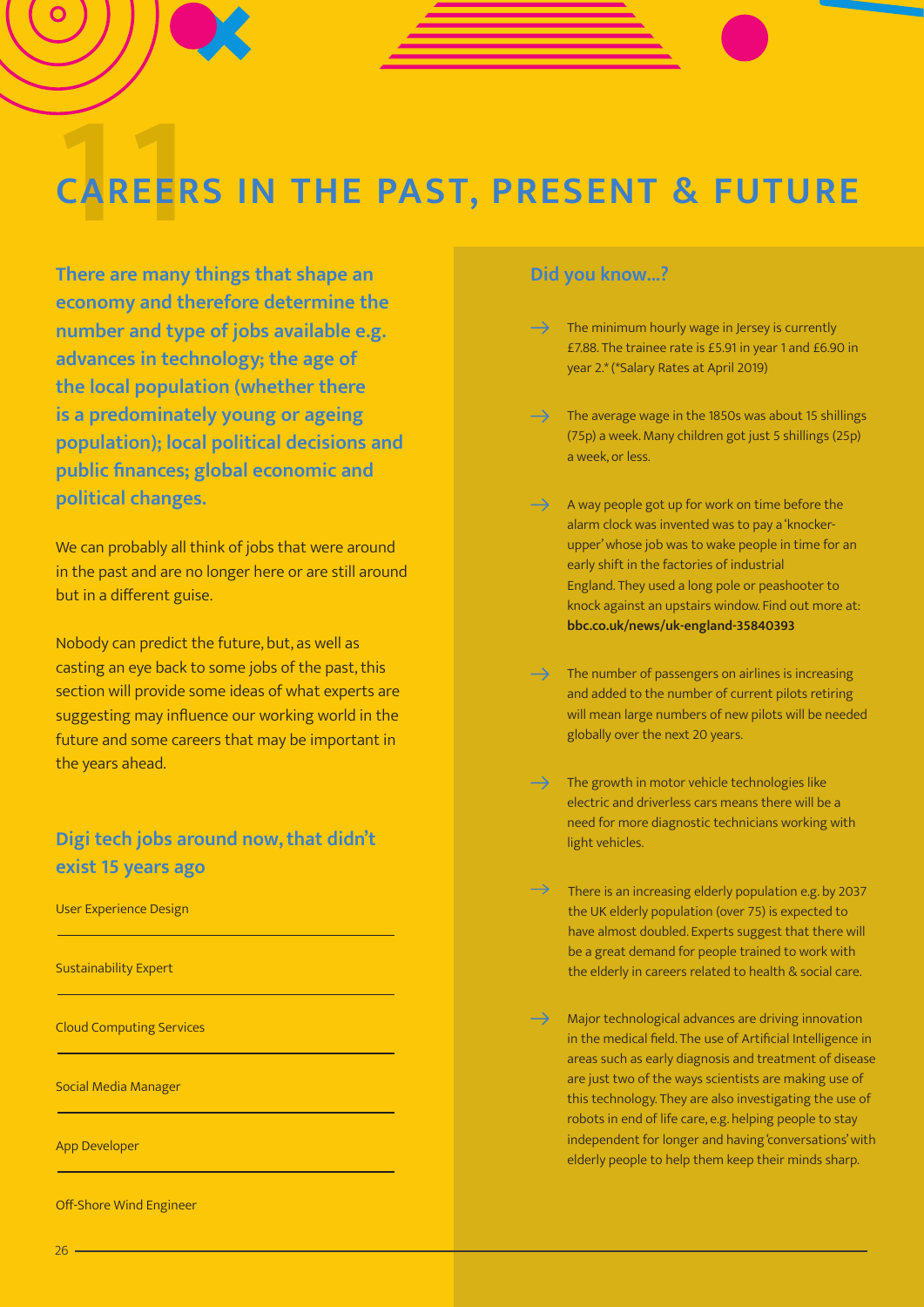# **CAREER CAREERS IN THE PAST, PRESENT & FUTURE**

- The number of passengers on airlines is increasing and added to the number of current pilots retiring will mean large numbers of new pilots will be needed globally over the next 20 years.
- $\rightarrow$ The entrepreneur Richard Branson has invested in the company called 'Hyperloop One' which is aiming to develop the world's first 'hyperloop'. The hyperloop is a means of transport which they hope will be able to move at hundreds of miles an hour. Hyperloop One recently tested a prototype pod in the Nevada desert which reached 310 kph (192 miles per hour). Students from the University of Edinburgh were selected to build a prototype of a hyperloop capsule and were racing this against prototypes from around the world. The students from Edinburgh were the only UK representatives.

#### **Numbers on past, present & future careers**

# **500,000 +**

The number of new pilots it is estimated will be needed globally over the next 20 years.

# **157,000**

The number of new apprentices in construction trades e.g. joiners, bricklayers and electricians that will be needed in the UK by 2021.

# **700,000**

The number of technician in subjects related to STEM that will be needed in the UK to meet demand by 2024.

#### **Skills gaps and future careers**

Experts predict there will be more people needed in careers related to Science, Technology, Engineering and Maths (STEM careers). A recent report suggested that the UK may need as many as 700,000 more technicians in subjects related to STEM to meet demand in the next 6 to 7 years. Some of these areas are:

Careers in climate change/ energy

Nanotechnology (e.g. developing light & strong materials for use in telecommunications, aviation)

Space technology (e.g. developing satellites for global positioning systems, telecommunications)

Civil & water engineering (e.g. designing flood defences, desalination, plants.

Agritech

Creative and digital

Green economy

Hi-tech engineering

27